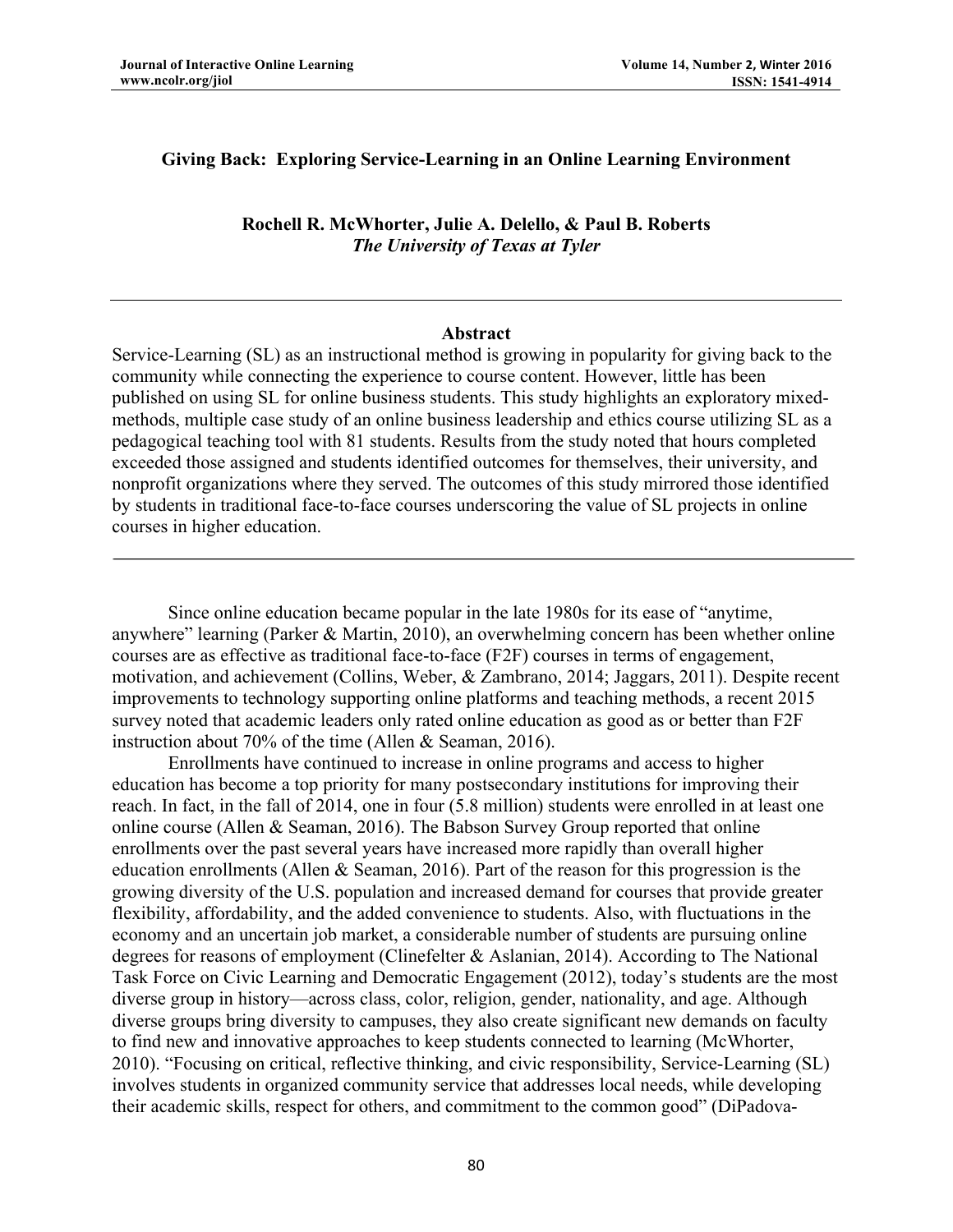Stocks, 2005, p. 345). This article describes how through reflective thinking, an online graduate course in business leadership and ethics used a SL project to enhance civic responsibility and experiential learning.

# **Literature Review**

According to Allen and Seaman (2016), "An online course is defined as one in which at least 80% of the course content is delivered online" (p. 7). Researchers have noted when compared to F2F courses, online courses provide less connectedness with the material, the instructor, the community as a whole, and less time spent studying the online materials (Figlio, Rush, & Yin, 2010; Nguyen, 2015). Although current research has emerged that supports a view that students can learn equally well in both online and F2F formats (Burns, 2013), lessdisciplined, dependent learners continue to struggle with an online modality (University of Illinois, 2010). In addition, both undergraduate and graduate students have reported lower perceptions of online learning (Johnson & Mejia, 2014).

To combat the problems with asynchronous online education, innovative higher educators turned to discussion boards that would connect students to one another and the material (Alrushiedat & Olfman, 2013), instructor videos to supplement written lecture materials (Hegeman, 2015), and social media platforms such as Facebook, Twitter, and Pinterest (Delello & McWhorter, 2014) to promote more connected and personalized learning. However wellintentioned efforts are to develop an effective online learning environment, higher education must also continue to find ways to enable new generations of students to succeed in life and work after college. Keh-Wen and Kuan-Chou (2013) noted that educators should link classroom learning with real world settings so that students can learn critical thinking and problem solving skills. In the 21<sup>st</sup> century, an online learning environment should consist of a high-quality education including workforce preparation, which is connected to reflective thinking, civic engagement, and experiential learning. Experiential learning has been defined as "a philosophy and methodology in which educators purposefully engage with students in direct experience and focused reflection in order to increase knowledge, develop skills, and clarify values" (Association for Experiential Education, 2014, para. 1).

#### **Service-Learning**

One highly engaging practice rooted in experiential learning that has become widely accepted across college campuses, is SL. Bringle and Hatcher (1996) defined SL as "a creditbearing educational experience in which students participate in an organized service activity that meets identified community needs and reflect on service activity in such a way as to gain further understanding of course content, a broader appreciation of the discipline, and an enhanced sense of civic responsibility" (p. 222). Thus, as defined, SL is the amalgamation of civic responsibility and students' learning. In The National Task Force on Civic Learning and Democratic Engagement (2012) report titled *A Crucible Moment: College Learning and Democracy's Future*, it was suggested that "civic learning needs to be an integral component of every level of education, from grade school through graduate school, across all fields of study" (p. 14). Guthrie contended that to fully engage students in the real world, they must be embedded within their local communities (The George Washington University, 2010).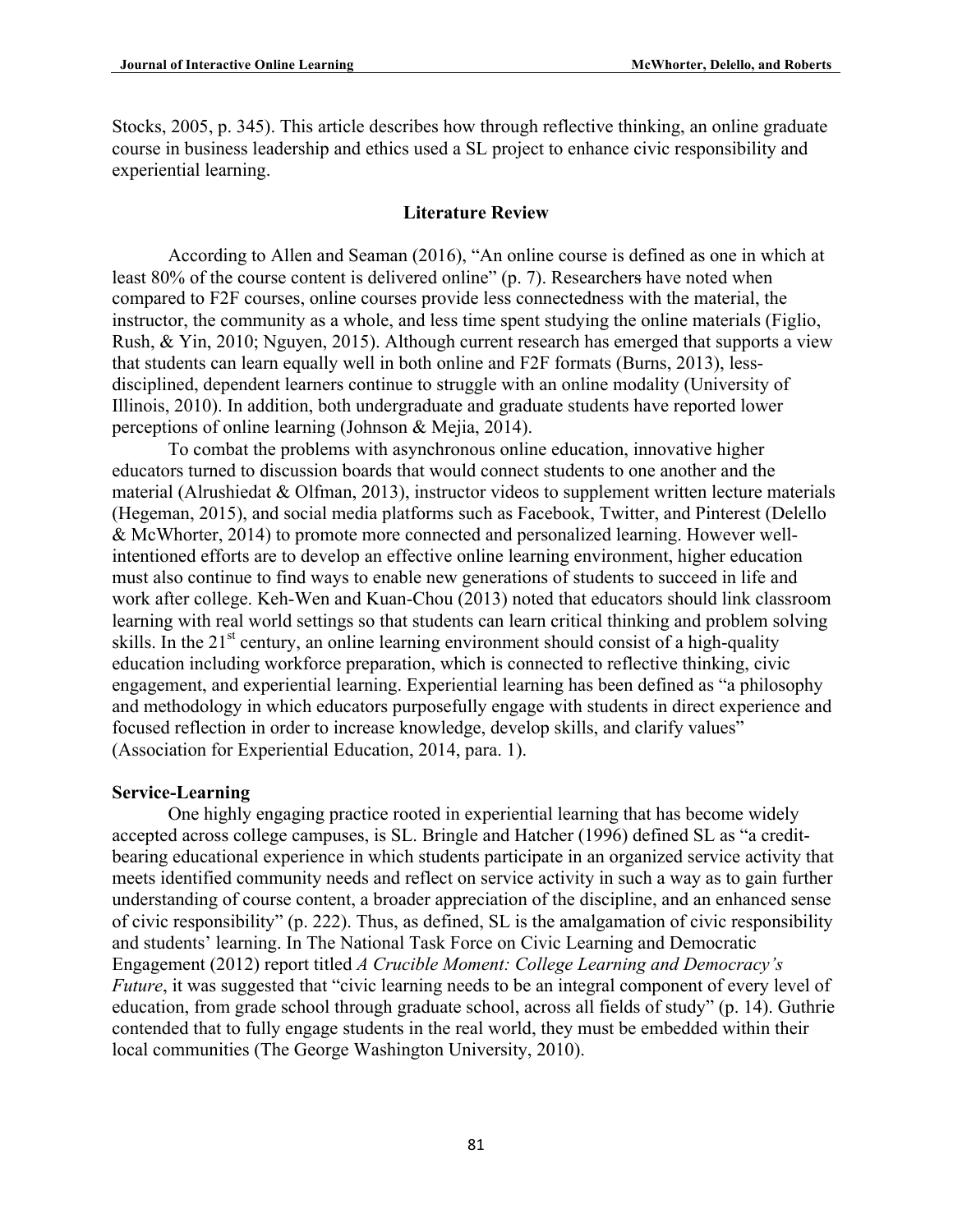#### **Benefits of Service-Learning**

The documented benefits of SL are numerous. For instance, SL programs affect how students think about ethical problems and how aware and concerned they are about those less fortunate than themselves (Bok, 2006; Weiler, Haddock, Zimmerman, Krafchick, Henry, & Rudisill, 2013). Godfrey, Illes, and Berry (2005) reported that "service learning pedagogy, and the associated educational experiences, provide a partial solution to the problem of narrowness in business education precisely because the pedagogy blends academic rigor with practical relevance, set in a context of civic engagement" (p. 310). Also, according to You and Rud (2010), SL is a powerful approach to learning because it links theory to action while integrating cognitive learning with affective learning. Cognitive learning involves the development of intellectual skills while affective learning is about how we deal with things such as feelings, values, and attitudes (Bloom, Englehart, Furst, Hill, & Krathwohl, 1956; Krathwohl, Bloom, & Masia, 1973). Moreover, businesses have called for the integration of SL into business education as part of instruction on ethics and social responsibility (Poon, Chan, & Zhou, 2011). Students also learn how transformational leaders in organizations strive to increase employees' levels of commitment, recognize complex issues, gain awareness of the viewpoints of all stakeholders, understand ethical culture, and promote worthwhile activities for a common learning experience (i.e. Ferrell, Fraedrich, & Ferrell, 2013).

In addition, research indicates, when linked to course objectives, students may be better equipped to transfer knowledge from one setting to another (Brandstad, 2015).). In 2010, The National Center for Learning and Citizenship analyzed 19 schools that had implemented SL. They found that when implemented correctly, SL promoted academic engagement, increased educational aspirations, and community engagement (Baumann, 2012). Also, Levine (2011) remarked that "longitudinal studies show that young people who serve their community and join civic associations succeed in school and in life better than their peers who do not engage" (p. 15). For business schools, SL provides opportunities for students to integrate theory and practice in real-world situations with a focus on community service (Poon, et. al, 2011) as they also build their resumes and networking opportunities (Gallagher & McGorry, 2015).

Besides documenting student benefits, the literature also reflects the benefits of SL for both the nonprofit organization and the institution (Bringle & Hatcher, 1996; Martin, 2015; Young & Karme, 2015). SL provides opportunities for schools to teach civic responsibility, educating students on the importance of community issues, while enhancing their social responsibility (Tomkovick, Lester, Flunker, & Wells, 2008; Warren, 2012).

## **Service-Learning as a Component of Online Courses**

Electronic Service-Learning (eService-Learning), or online SL, can involve a combination of instruction and service partly or wholly online (Strait & Nordyke, 2015). However, according to Waldner, McGorry, and Widener (2012), although more students are taking online courses, they are not exposed to online SL. In 2004, Strait and Sauer (2004) remarked that in online courses, students are "looking for ways to gain work experience and build on long-lasting partnerships with their communities that will benefit their future careers…student learning is enhanced by providing multiple opportunities for practice and reflection" (p. 63).

Dailey-Hebert, Donelli-Sallee, and DiPadova (2008) discussed service e-Learning, comprised of e-Learning and SL initiatives. The editors noted that although educational technology is a very powerful medium for learning, misconceptions that SL was considered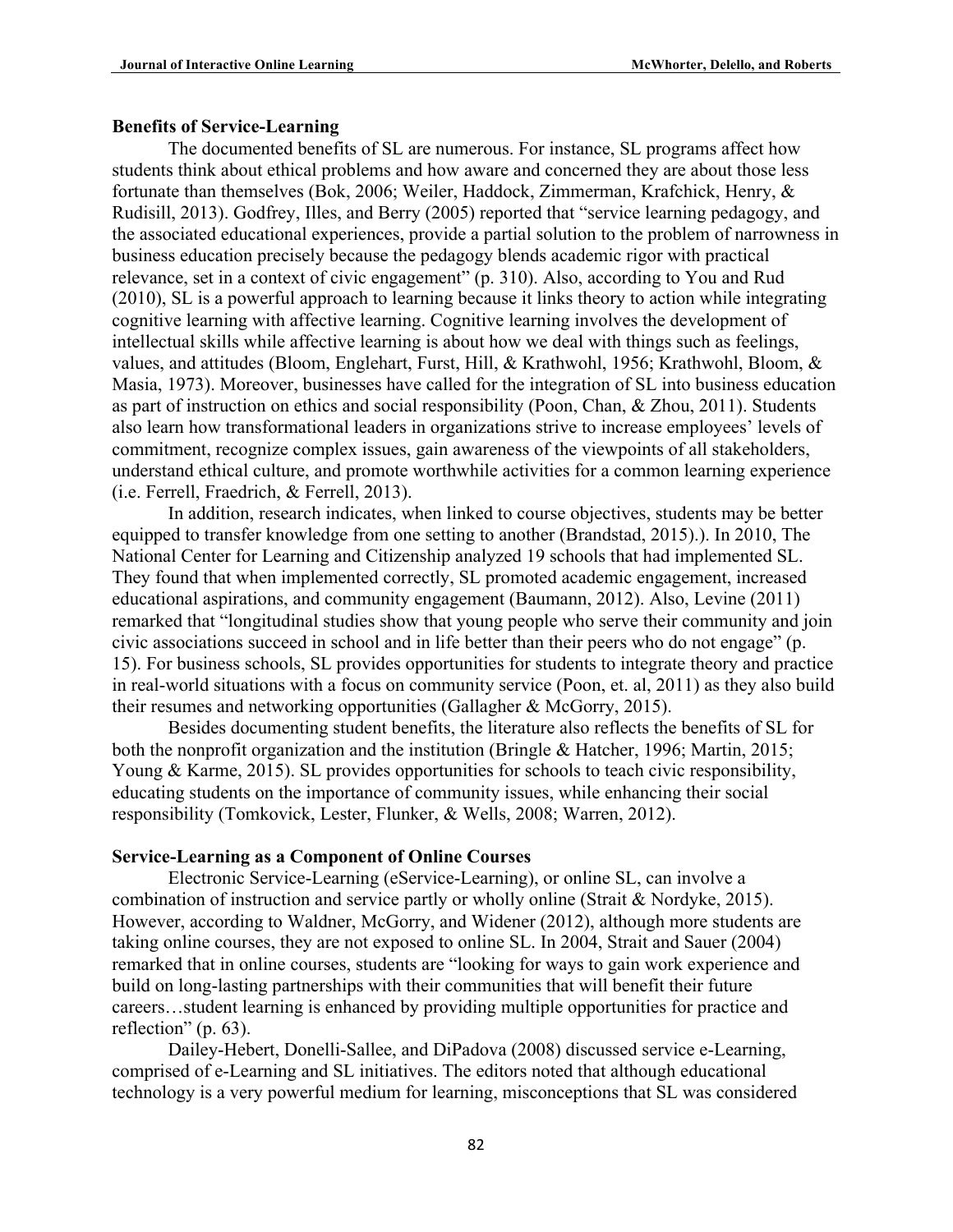incompatible with teaching in online environments has contributed to it being under-used. Researchers have suggested that online courses can facilitate SL that transform learning while promoting civic engagement (Rutti, La Bonte, Helms, Hervani, & Sarkarat, 2016). When implementing SL in online courses, Strait and Sauer (2004) encouraged faculty to begin with a small project, provide training for students, make plans to contact community partners, be prepared for unexpected outcomes, and include reflection as a vital part of activities.

# **Theoretical Framework**

The theoretical framework of experiential learning draws upon the work of John Dewey and David Kolb. Dewey (1938) described experiential learning as a process by which the learner creates meaning from direct experience. SL allows students the opportunity to reflect upon and make meaning from their experiences. Furco (1996) noted that:

Service learning programs are distinguished from other approaches to experiential education by their intention to equally benefit the provider and the recipient of the service as well as to ensure equal focus on both the service being provided and the learning that is occurring (p. 5).

Kolb (1984) asserted that "knowledge is continuously derived from and tested out in the experiences of the learner" (p. 27). Kolb developed a four step framework of experiential learning: The learner must be willing to be actively involved in the experience, the learner must be able to reflect on the experience, the learner must possess and use analytical skills to conceptualize the experience, and the learner must possess decision making and problem solving skills in order to use the new ideas gained from the experience. This model of experiencing, reflecting, thinking, and performing can be integrated into course service projects, connecting the student to the community in a real-world learning component. Consequently, students are able to engage in multiple reflection activities, prompting "deep thinking and analysis of oneself and one's relationship to society" (National Youth Leadership Council, 2008, para. 1).

However, according to McGorry (2012), many organizations have not yet investigated the possibilities of online SL opportunities. In fact, Strait and Nordyke (2015) noted that while SL is embedded in F2F courses, eService Learning is a new trend in online education. Also, most of the research in SL has been with undergraduate courses (Clinton & Thomas, 2011). To date, very little research exists regarding attempts to deliver SL experiences with graduate business leadership and ethics students who are receiving academic instruction through online delivery. There is also a paucity of research regarding the teaching of business ethics online (Collins, Weber, & Zambrano, 2014).

The purpose of this research is to gain insight into how SL can be used within online courses, specifically graduate business leadership and ethics courses. Two research questions guided the current study: what are the benefits of academic SL in online courses; and, how did students apply their online course learning to their SL experience? In the following sections, we provide the collection of data including a multi-case study across two sections of a business leadership and ethics course, findings, cross-case discussion, limitations, implications, and future research.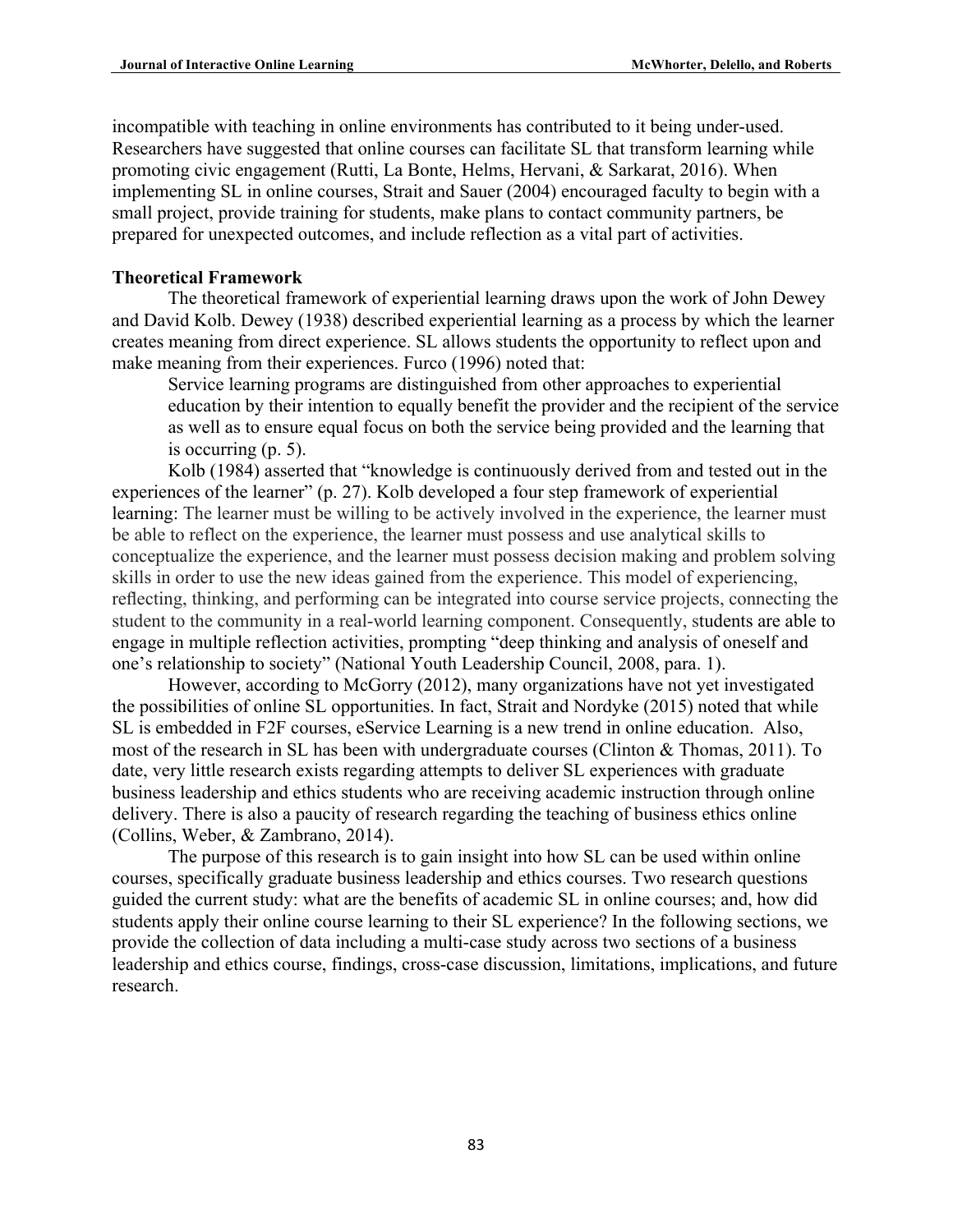### **Methodology**

This exploratory study utilized a mixed-methods, multiple-case research embedded design (Creswell & Plano Clark, 2011) at one institution of higher education in the southwestern United States. According to Bryman and Bell (2015), business research is increasingly utilizing multiple-case study designs to allow researchers to compare and contrast the findings, identifying what is unique and what is common across cases. Further, Merriam (1998) described that exploratory case study research may be chosen for examining innovative practices or programs. Also, Noyes, Darby, and Leupold (2015) promoted mixed-methods research as an effective way to study SL as an instructional methodology in higher education. This study explored both the strengths and challenges of employing SL as an instructional method within online courses*. Purposive sampling* was chosen for the study, which Merriam and Tisdale (2016) noted is appropriate when researchers seek to "discover, understand, and gain insight and therefore must select a sample from which the most can be learned" (p. 96). Thus, sampling was within the context of those students enrolled in two sections of an online graduate business course employing SL as an instructional method and included all students in the course who completed the assigned SL assignments.

## **Case One: The Development of the Service-Learning Project**

Initially, the impetus for the preliminary project was based on information that the university would begin approving courses that offered a SL component. Through the initiative, the university would "continue to stress the importance of service learning through an expanded use of SL projects … students [would be] actively engaged in the discovery, expansion, and application of knowledge within their disciplines, across disciplines, and through global connections" (Buchanan, 2013, para. 4). As a result, the instructor wanted to pilot the project to determine the pedagogical benefits of such an initiative. This graduate business leadership and ethics course was taught online during a fourteen-week semester and the course was formally housed in a learning management system (LMS) on the university website. This course was chosen because it teaches social responsibility as a business concept, whereby organizations serve in their communities (see Ferrell, et al., 2013) and the instructor chose this course for piloting the initiative because it was closely aligned with SL concepts. All instructions, syllabus, assignments, private ethics journal, and gradebook were housed within the course on the LMS as part of the institution's course offerings and accessible by the faculty member and students enrolled in the course.

**Participants.** Thirty-three students participated in the pilot SL study. As a group, in terms of gender, the participants were comprised of 79% female and 21% male, with an ethnic diversity comprised of 64% White, 15% Hispanic, 15% African-American, 3% Asian, and 3% representing Pacific Islander. Of these students, five (15%) were Baby-Boomers, seven (21%) were from Generation X, and 21 (64%) were from Generation Y (see Table 1). All but one of the students had graduate status; however, they were preliminary enrolled in the graduate program.

**Data Collection.** Data from the pilot study were gathered by the primary researcher through three data sources: 1) a pre-experience survey which captured demographic information, 2) an online student journal in the LMS that was only accessible by the student and instructor, and 3) an open-ended question on a post-survey at the end of the course. Data from the first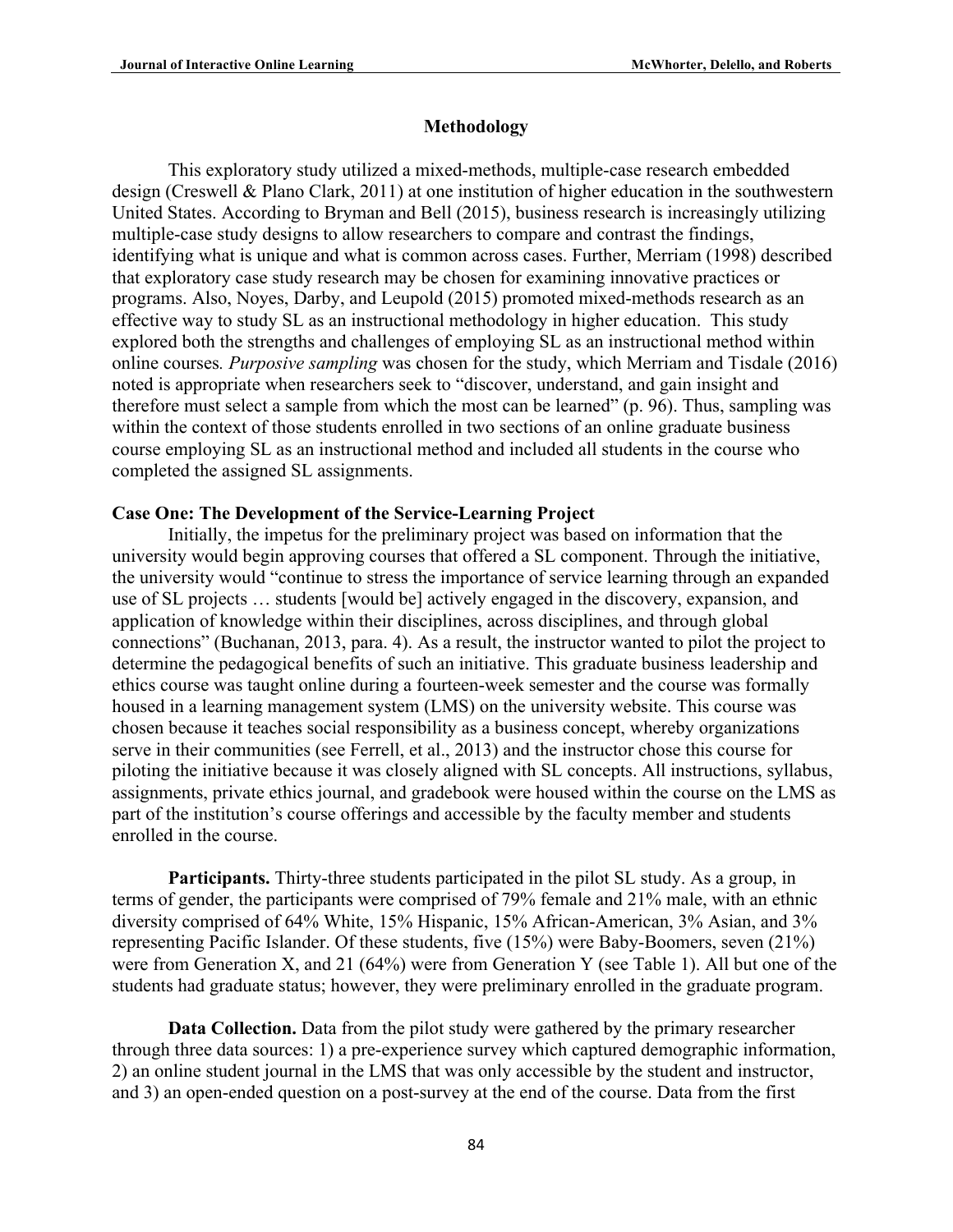source was collected immediately following the SL experience, the second and third data sets were summative data sources collected at the end of the semester and later shared with the research team.

## **Case Two: Full Implementation of Service-Learning**

In the semester following Case One, the instructor fully implemented the service-learning project and provided an online project folder in the LMS which included the recent press release from the university on SL, etiquette material, the SL proposal information, volunteer approval documentation, release and indemnification agreement, reflection log, and final report guideline. Each student was asked to explore these resources for a week prior to their completing a written proposal providing their rational for selecting a specific nonprofit organization as designated by the Internal Revenue Services (IRS) for their SL experience.

The online students were asked in the project instructions to search for volunteer opportunities in their respective communities through online sources and choose one for their SL project. This served as a pathway for graduate students to develop community leadership skills by discovering what the needs and available resources were in their surrounding community (Pigg, Gasteyer, Marin, Apaliyah, & Keating, 2015). Students were instructed to document in the proposal their conversation with the volunteer coordinator or manager at their chosen nonprofit and descriptions of work they would be performing. The graduate students also outlined in the proposal how they expected to carry out their SL hours in the allotted time in the course and provide proof of IRS-approved nonprofit status.

Participants. Forty-eight students participated in the second iteration of the study. As a group, in terms of gender, participants were comprised of 33% female and 67% male, with an ethnic diversity of 48% White, 2% Hispanic, 15% African-American, 2% Asian, and 2% representing Pacific Islander. Of these students, three (6%) were Baby-Boomers, 18 (38%) were from Generation X, and 27 (56%) were from Generation Y (See Table 1).

**Data Collection.** Data in the second iteration was gathered by the primary researcher through three data sources: 1) a pre-experience survey which captured demographic information, 2) an online SL final report, and 3) an open-ended question on a post-survey given at end of the course. Data from the first source was collected immediately following the SL experience, the second and third data sources were summative data sources collected at the end of the semester and shared with the research team.

**Data Analysis.** Over two consecutive semesters, a total of 81 students (80 graduate and one undergraduate) taking an online business leadership and ethics course participated in the research. The course was part of a college of business accredited by the Association to Advance Collegiate Schools of Business International (AACSB). Students were asked to locate a  $501(c)(3)$  nonprofit organization in their community to complete their SL assignment. The case data collected included existing documents such as pre-and post-survey data administered using the online survey software Qualtrics (Qualtrics.com), student reflection papers, and student journals. Permission for this study was granted through the University's Institutional Review Board (IRB).

To begin the analysis, the recorded demographic responses (gender, ethnicity, and the generation) for each case were examined within the online survey platform Qualtrics (See Table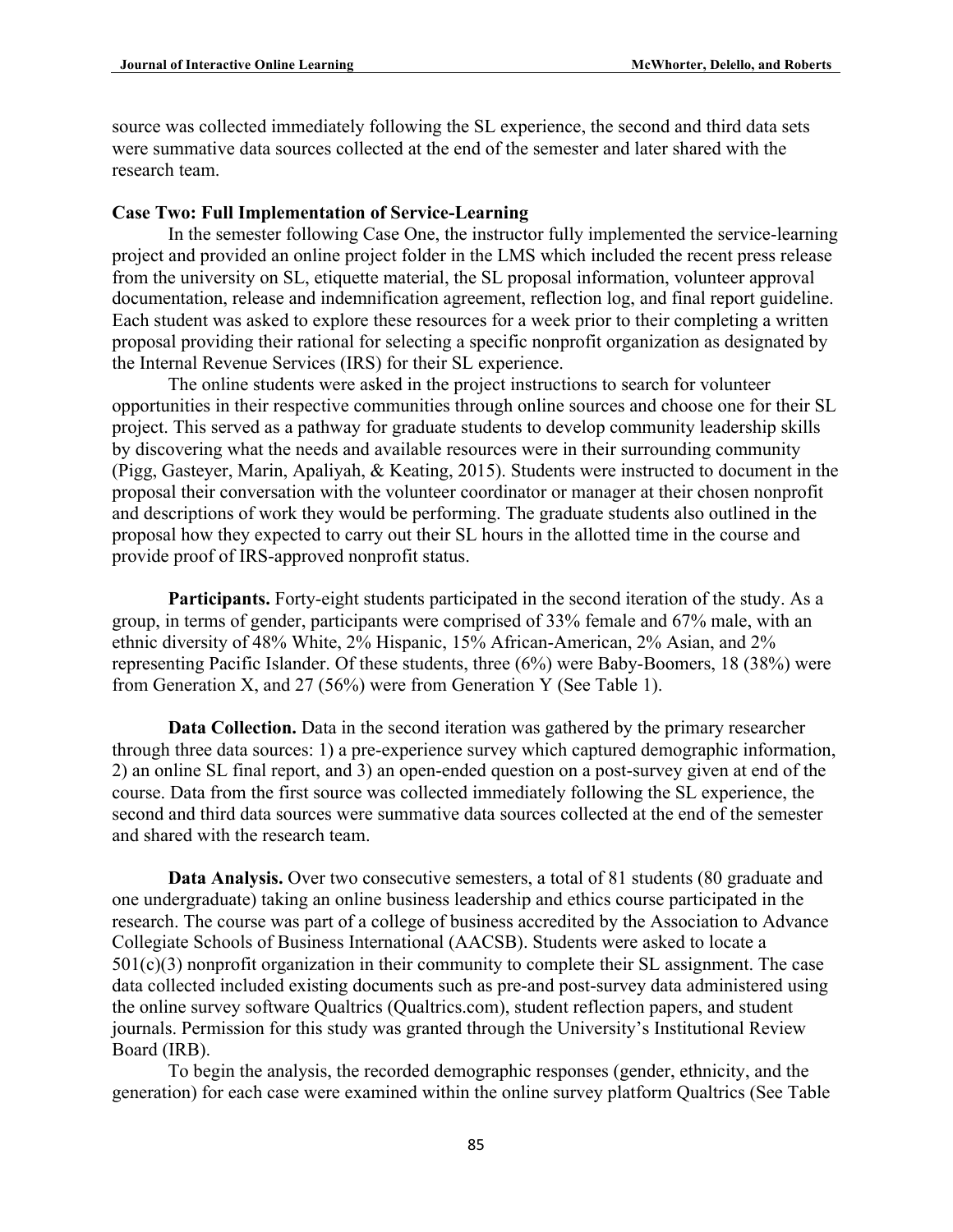1). Additionally, qualitative data (reflections, journals, open-ended questions) from the two cases was analyzed through an inductive and comparative approach described by Merriam and Tisdell (2016). When data is analyzed inductively, "researchers gather data to build concepts, hypotheses, or theories rather than deductively testing hypotheses as in positivist research" (p. 17) with the goal of data analysis being "to find answers to [aforementioned] research questions" (p. 203).

Excerpts from the student reflective reports, journals, and the open-ended question on post-survey were pasted into a word processing document creating a *transcript* (Merriam & Tisdell, 2016). A team of three researchers independently analyzed each transcript by examining and comparing each *unit of data* (a meaningful segment of information, see Merriam & Tisdell, 2016, p. 203) looking for "recurring regularities in the data" (p. 206). Categories were formed as each researcher iteratively developed an initial list of codes to the units of data and combined similar codes. Then, the researchers created a coding document (comparable to a hierarchical codebook described by McQueen, McLellan, Kay, & Milstein, 1998) that offered rules for inclusion and selected representative participant extracts for each category (Lincoln & Guba, 1985). Further, *intercoder agreement* (see McQueen et al., 1998) was reached as the team of researchers reviewed the independent sets of analysis documents and all inconsistencies were examined and resolved. Merriam and Tisdale (2016) noted that the use of a research team to collaboratively review the data increases confidence in the findings of the study.

Once the data in transcripts were assigned to categories, the researchers met F2F to compare their categories to reach consensus on each of the chosen categories and in turn, form broader themes. According to Merriam and Tisdell (2016), the use of a team of researchers is referred to as "peer examination" (p. 249) and enhances the trustworthiness of the findings. *Triangulation* was utilized using multiple sources of data and multiple researchers and "is a powerful strategy for increasing the credibility or internal validity of your research" (p. 245). Combined analysis results are discussed below resultant to the two research questions in the study.

# **Cross-Case Findings**

# **Demographic Comparisons**

The demographic characteristics of the two cases are comprised of the number of participants, gender makeup, ethnicity, and generation of the participants as self-disclosed on the surveys for each case. In case one, the majority of the respondents were females (79%); yet in case two, the majority of students were male (67%). Both groups were predominately white and from Generation Y. A side-by-side listing of the demographics of the two cases is provided in Table 1.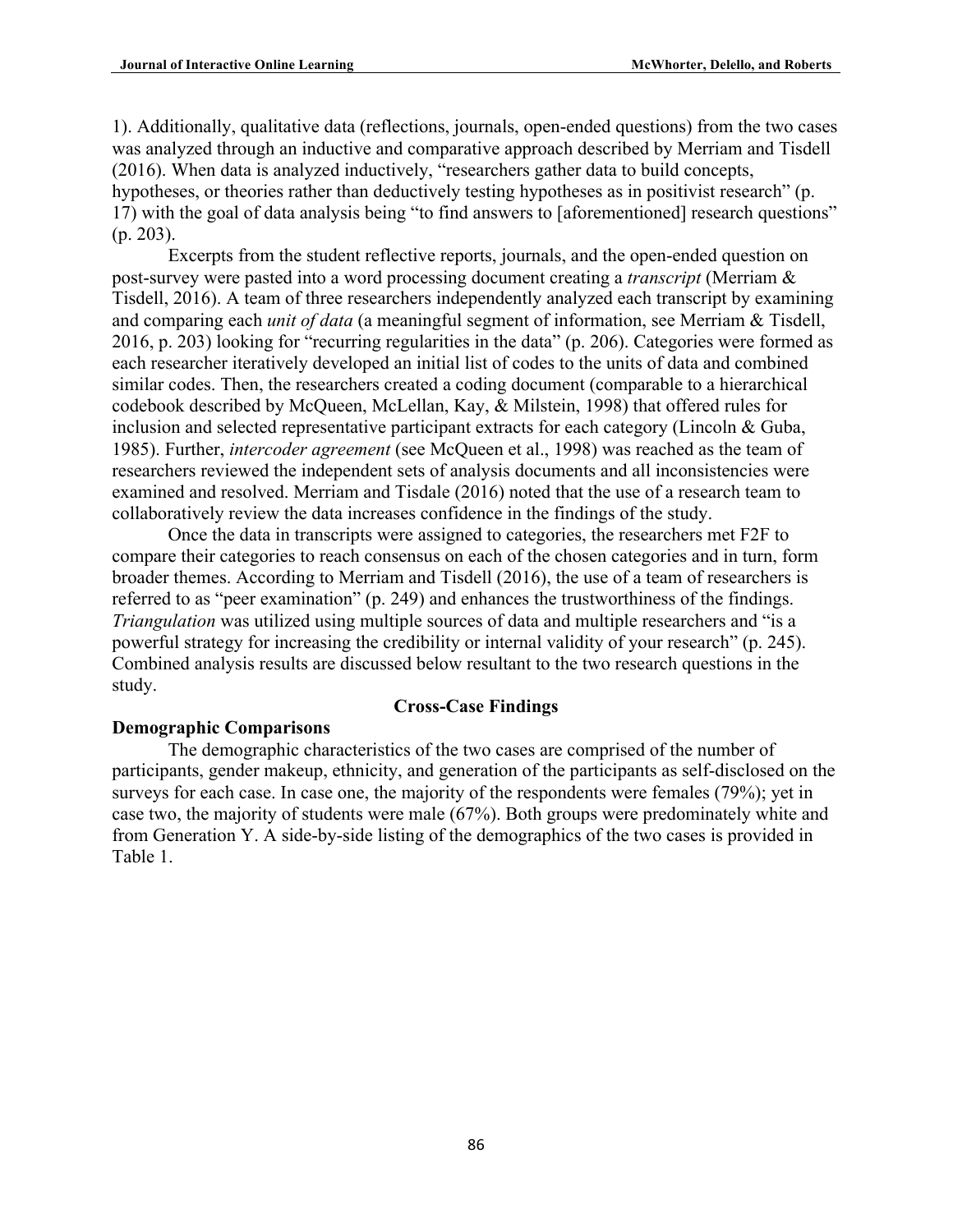| Characteristics     |              | <b>Case One</b> | <b>Case Two</b> |       |
|---------------------|--------------|-----------------|-----------------|-------|
|                     | n            | %               | n               | %     |
| <b>Participants</b> | 33           | 100%            | 48              | 100%  |
| Gender              |              |                 |                 |       |
| Male                | 7            | 21%             | 32              | 67%   |
| Female              | 26           | 79%             | 16              | 33%   |
| Not specified       | 0            | $0\%$           | 0               | $0\%$ |
| <b>Ethnicity</b>    |              |                 |                 |       |
| White               | 21           | 64%             | 32              | 67%   |
| African American    | 5            | 15%             | 14              | 29%   |
| Hispanic            | 5            | 15%             | 1               | 2%    |
| Asian               | 1            | 3%              | 0               | $0\%$ |
| Other               | $\mathbf{1}$ | 3%              | $\mathbf 1$     | 2%    |
| Generation          |              |                 |                 |       |
| <b>Baby Boomer</b>  | 5            | 15%             | 3               | 6%    |
| Generation $X$      | 7            | 21%             | 18              | 38%   |
| Generation Y        | 21           | 64%             | 27              | 56%   |

# Table 1.

*Demographics of Participants in Case One and Two*

# **Number of Hours of Service and Locations**

Students in the initial pilot group were only required to spend a minimum of one hour in the nonprofit organization for this assignment; yet the class average was over three times that amount. In fact, students spent just over 109 combined hours (3.31 hours per student) which was over 331% of what was required. Many organizations require volunteers to serve a minimum of a four-hour shift (Volunteermatch.org, 2016). Due to student reflections on the value of student learning and the increased emphasis across the university involving discussions about the potential approval of SL designated courses being 20 to 30 hours, students in case two were required to complete 30 hours. They completed an average of 30.11 hours per student. Across both cases, students completed approximately 1,555 hours of service to their communities. Furthermore, the online course allowed the students the flexibility to serve in 63 unique nonprofits in their own communities within the state, nation, and across the world (see Figure 1).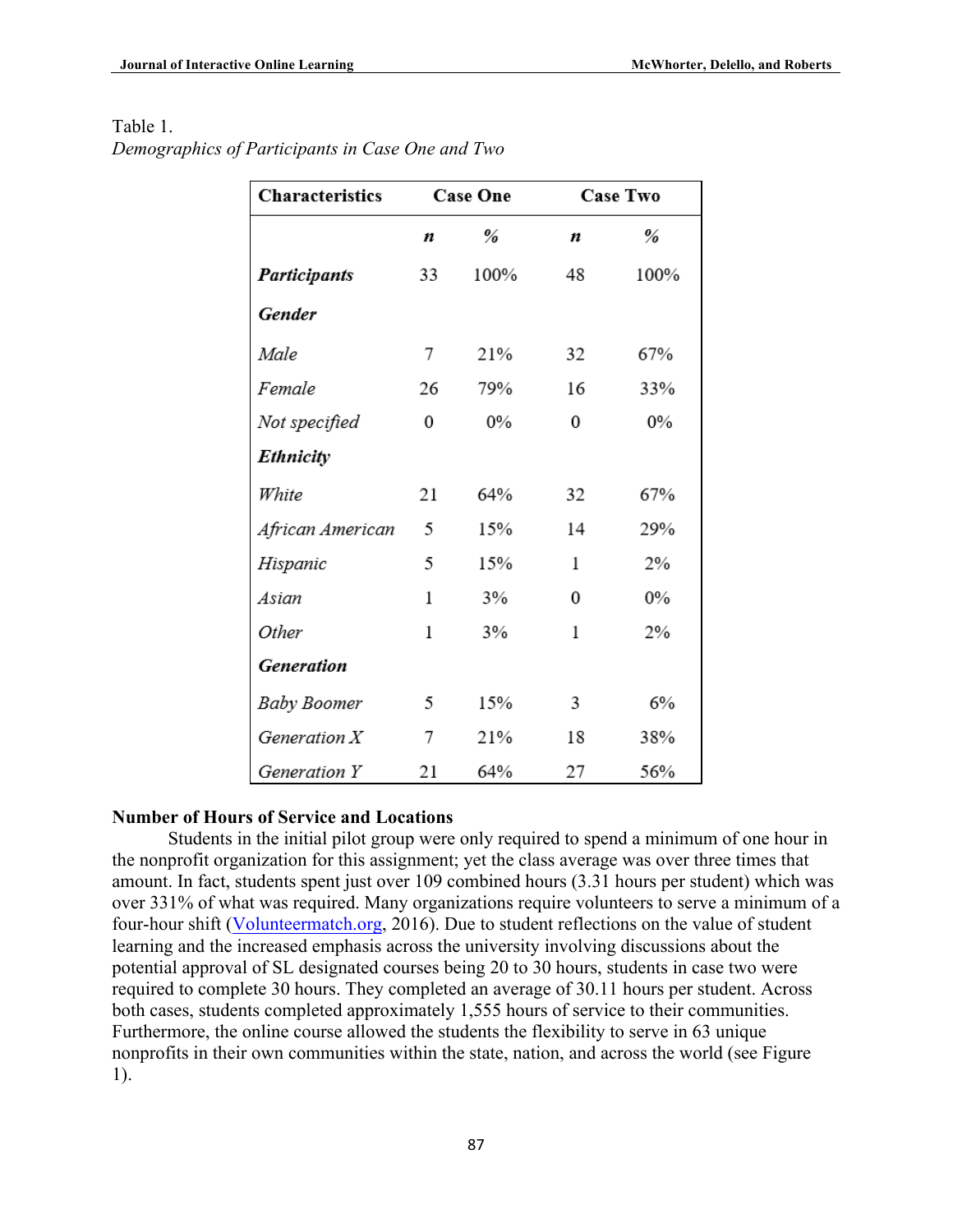

*Figure 1*. Case Service Learning Project Locations.

In regards to research question one (RQ #1), *What are the benefits of academic SL in online courses?* Two major themes emerged: Student and nonprofit benefits. Additionally, six subthemes emerged including: *Learned business skills, experienced organizational culture, affective response, transformational learning, workforce, and nonprofit exposure and mission awareness* emerged from the data. Themes and subthemes are depicted in Table 2 and discussed next.

When considering the benefits of SL to the students, it is noted that the theme *learned business skills* (which was used to capture written excerpts from student remarks when they reported learning business concepts and processes as part of their SL experience) was evident in both Case 1 and 2. The second theme that emerged from the student reflection data was named *awareness of the workings of the nonprofit organization* for comments that illustrated that students reported recognizing the culture and climate of the nonprofit organization. Further, the third theme was labeled *affective response* for those students' written reflections that described emotional response to their SL experience such as being thankful, humbled, looking inward to their own values and beliefs, and learning more about themselves as a person. The fourth theme is *transformational learning* that encompassed student reflections that described how they have "changed" because of their SL experience.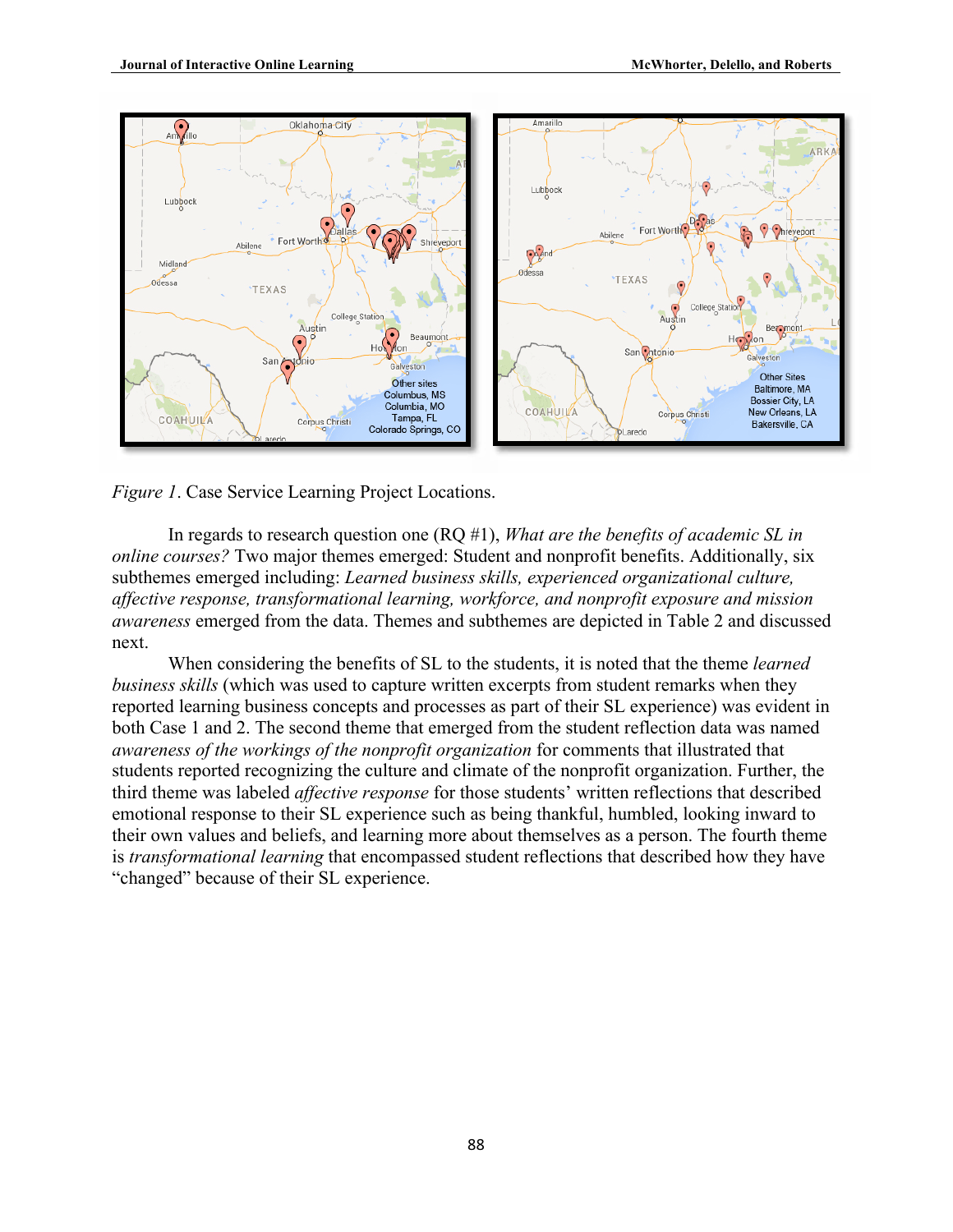*Benefits to the Students: Selected Excerpts from Student Reflections*

| <b>Theme</b>                                                     | <b>Rule for</b>                                                                                                                                               | <b>Excerpt from Student</b>                                                                                                                                                                                                                                                                                                                                                    | <b>Excerpt from Student</b>                                                                                                                                                                                                                                                                                                                        |
|------------------------------------------------------------------|---------------------------------------------------------------------------------------------------------------------------------------------------------------|--------------------------------------------------------------------------------------------------------------------------------------------------------------------------------------------------------------------------------------------------------------------------------------------------------------------------------------------------------------------------------|----------------------------------------------------------------------------------------------------------------------------------------------------------------------------------------------------------------------------------------------------------------------------------------------------------------------------------------------------|
|                                                                  | <b>Inclusion</b>                                                                                                                                              | Journal:                                                                                                                                                                                                                                                                                                                                                                       | <b>Report:</b>                                                                                                                                                                                                                                                                                                                                     |
|                                                                  |                                                                                                                                                               | Case 1                                                                                                                                                                                                                                                                                                                                                                         | Case 2                                                                                                                                                                                                                                                                                                                                             |
| <b>Learned Business</b><br><b>Skills</b>                         | Student learned<br>business skills as<br>part of SL<br>experience                                                                                             | "They were kind enough<br>$\bullet$<br>to walk me through the<br>process of how they<br>handled donations and<br>the process that is used<br>before items hit the sales<br>floorthey had staff on<br>the floor maintaining<br>order and conducting<br>sales at the register"<br>(P023)                                                                                         | "[He] asked me to start<br>٠<br>researching grants that<br>the organization could<br>potentially apply for<br>(both at the state and<br>federal level)" (P036).<br>"I learned specifically"<br>how to set up audio<br>equipment for the next<br>day's event" (P064).                                                                               |
| Awareness of the<br>workings of the<br>nonprofit<br>organization | Student<br>learned about the<br>culture and<br>climate within<br>their chosen<br>nonprofit<br>organization                                                    | "One of the values of the<br>organization is giving<br>back to the society.<br>Today, members of the<br>organization came out to<br>participate, board<br>members, school<br>principals, staff and their<br>families it shows that<br>the leaders of the school<br>believe and practice the<br>values" $(1002)$                                                                | "Throughout my<br>experienceI was<br>astounded to be<br>immersed in such a<br>strange culture; but,<br>after reflection, it does<br>not seem strange at<br>all. People were<br>dedicated to helping;<br>they would give of<br>themselves to<br>complete strangers in<br>return for a mere<br>gratitude or feeling of<br>accomplishment"<br>( P034) |
| Affective<br>Response                                            | Student reported<br>that they felt<br>humble,<br>thankful, looked<br>inward to their<br>own values and<br>beliefs, and<br>learned more<br>about<br>themselves | "I think service learning<br>٠<br>not only benefits the<br>nonprofit but it greatly<br>impacts the students. I<br>think it has a positive<br>impact in developing the<br>character of a person and<br>I believe it allows<br>students to explore their<br>own values and beliefs. It<br>gives them an<br>opportunity to learn who<br>they are and what they<br>believe" (P027) | "Such experiences<br>have personal rewards<br>that I cannot<br>accurately describe"<br>( P054).<br>"The effort I put into<br>the project was<br>rewarding and<br>encouraging" (P053).<br>"The act of giving<br>back to your<br>community is one of<br>those things that just<br>makes you feel good<br>inside" (P052).                             |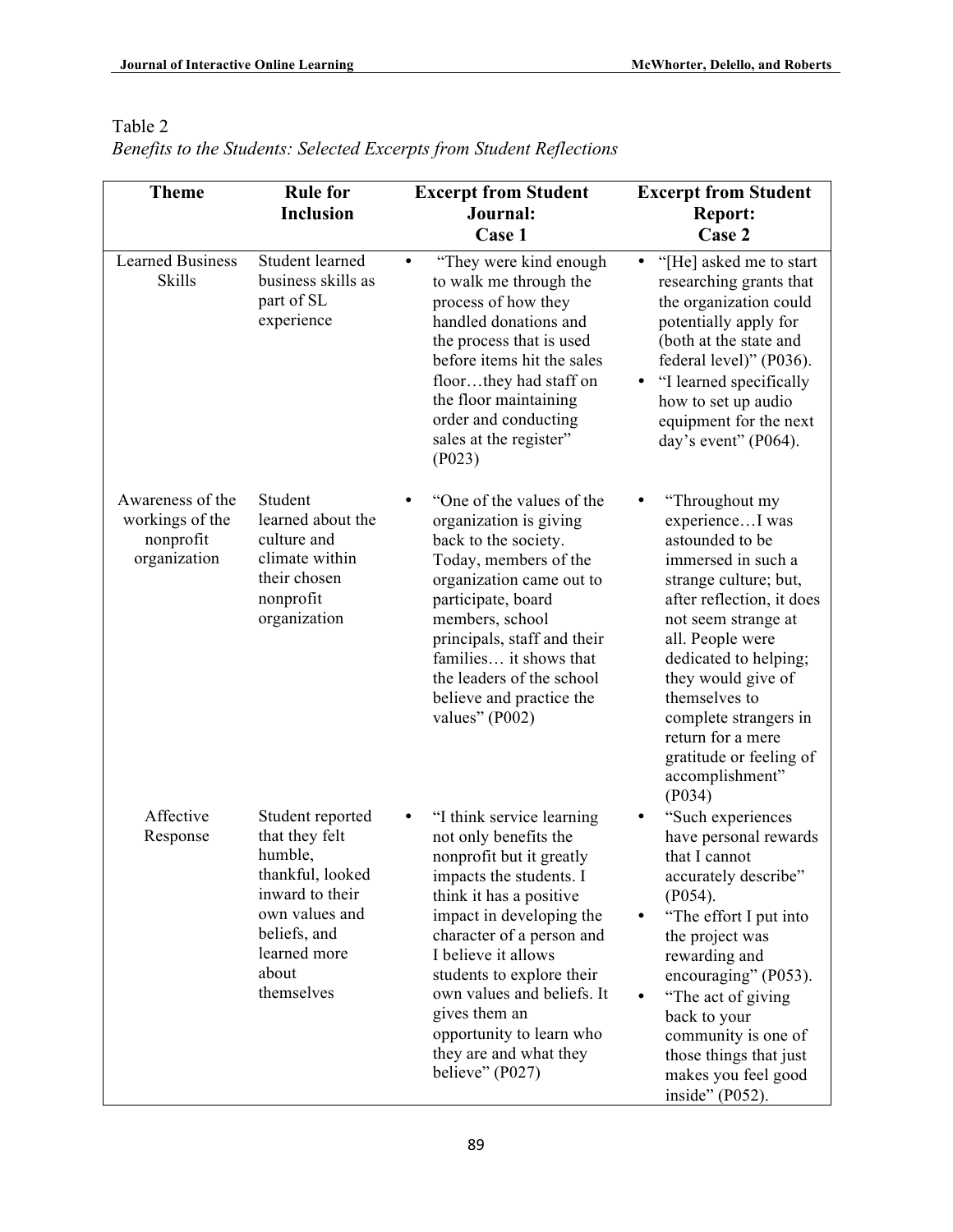| Transformational<br>Learning | Student was<br>changed by the<br>SL experience |  | In the time since my<br>service, I have continued<br>to provide some of the<br>services I performed in<br>my service learning, and<br>have been selected for a<br>committee which will<br>allow me to take my<br>service to the next level<br>( P032). | $\bullet$ | "I felt connected to<br>something larger than<br>myself it<br>enlightened me to how<br>every little role<br>matters this<br>ordinary task had an<br>impact on the way I<br>viewed not only<br>families, but histories<br>as well" $(P053)$ . |
|------------------------------|------------------------------------------------|--|--------------------------------------------------------------------------------------------------------------------------------------------------------------------------------------------------------------------------------------------------------|-----------|----------------------------------------------------------------------------------------------------------------------------------------------------------------------------------------------------------------------------------------------|
|------------------------------|------------------------------------------------|--|--------------------------------------------------------------------------------------------------------------------------------------------------------------------------------------------------------------------------------------------------------|-----------|----------------------------------------------------------------------------------------------------------------------------------------------------------------------------------------------------------------------------------------------|

When considering the benefits to the nonprofit organizations, two subthemes emerged from the data. The first subtheme of *volunteer workforce provides capacity* emerged from student reflections which illustrated that SL provides extra hands and knowledge benefitting the organizations to reach their mission. The second subtheme, *volunteer workforce provides capability* highlighted how students utilized their skills to assist the organizations (see Table 3).

# Table 3.

|  |  | Benefits of SL for Nonprofit Organizations |
|--|--|--------------------------------------------|
|  |  |                                            |

| <b>Theme</b>                                     | <b>Rule for</b><br><b>Inclusion</b>                                                                                                | <b>Excerpt from Student</b><br>Journal:<br>Case 1                                                                                                                                                                                                                                                                                                         | <b>Excerpt from Student</b><br>Journal:<br>Case 2                                                                                                                                                                                                                                                                                                   |
|--------------------------------------------------|------------------------------------------------------------------------------------------------------------------------------------|-----------------------------------------------------------------------------------------------------------------------------------------------------------------------------------------------------------------------------------------------------------------------------------------------------------------------------------------------------------|-----------------------------------------------------------------------------------------------------------------------------------------------------------------------------------------------------------------------------------------------------------------------------------------------------------------------------------------------------|
| Volunteer<br>Workforce<br>provides<br>capacity   | Student<br>reported SL<br>provided extra<br>hands and<br>knowledge<br>benefitting the<br>organization to<br>reach its<br>mission   | "By using volunteers, it<br>extends their resources<br>and volunteers provide<br>extra hands" (P029)<br>"The store is able to<br>benefit by having<br>additional staff to help<br>with the workload"<br>(P023)                                                                                                                                            | "There is always a need<br>$\bullet$<br>for able bodies' souls on<br>these projects you just<br>have to be willing to<br>learn" (P069).<br>"When I requested to<br>volunteer here, I was<br>welcomed with open<br>arms" (P071).                                                                                                                     |
| Volunteer<br>Workforce<br>provides<br>capability | Student<br>reported SL<br>provided the<br>organization<br>with needed<br>skills for the<br>organization to<br>reach its<br>mission | "I used my connections<br>with my professional<br>organizations to get<br>additional volunteers to<br>help the battered women<br>gain resume writing<br>skillsand also used the<br>'soft skills' learned in my<br>degree to help with this<br>amazing event" (P016).<br>"I enjoyed educating the<br>٠<br>airmen about the different<br>airframes" (P021). | "It was quickly apparent"<br>that my knowledge of fair<br>housing and legal<br>background would be a<br>perfect fit for this<br>organization" (P062).<br>"The most beneficial<br>thing I did was<br>performing inventory of<br>the pantry for<br>Thanksgivinga unique<br>project for me since I am<br>an inventory specialist at<br>my job" (P064). |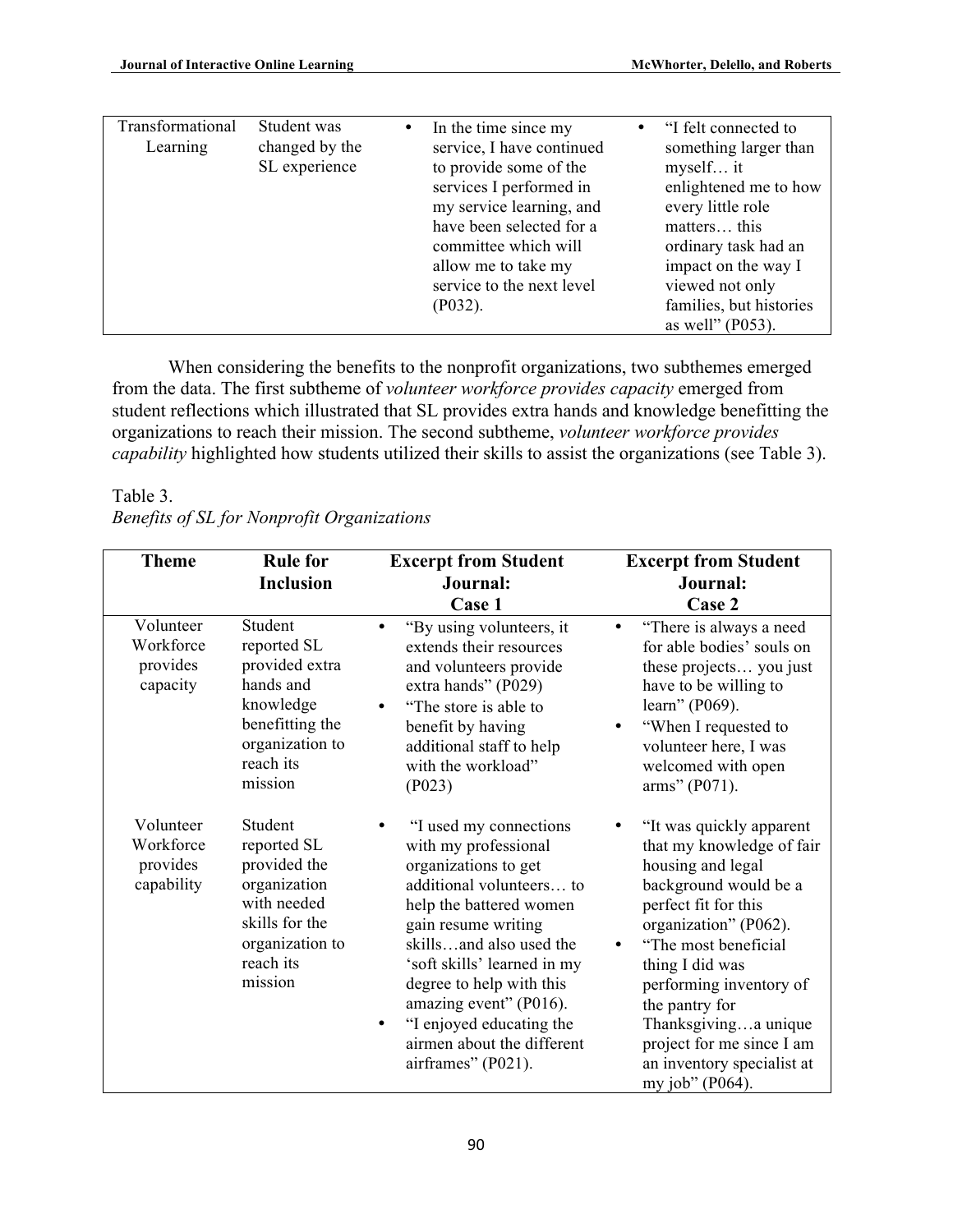Our second research question (RQ#2) was, *how did students apply their online course learning to their SL experience?* The theme of *Connection* resonated as we found students were able to apply the course knowledge to their SL experiences (See Table 4). For example, one student reported, "I have learned just as much about leadership from this experience as I have learned in a classroom setting" (P050). Hamerlinck (2015) noted that participatory experiences like SL do more than help students apply theory—they develop those "core transferable work habits, competencies, and dispositions" (p. 122) as well as learning "a variety of communication skills, adaptability, and conflict resolution" (p. 122).

#### Table 4.

| <b>Theme</b> | <b>Rule for</b><br><b>Inclusion</b>                                                            | <b>Excerpt from Student</b><br>Journal:<br>Case 1                                                                                                                                                                                                                           | <b>Excerpt from Student</b><br>Journal:<br>Case 2                                                                                                                                                                                              |
|--------------|------------------------------------------------------------------------------------------------|-----------------------------------------------------------------------------------------------------------------------------------------------------------------------------------------------------------------------------------------------------------------------------|------------------------------------------------------------------------------------------------------------------------------------------------------------------------------------------------------------------------------------------------|
| Connection   | Student connected<br>the course<br>knowledge on<br>leadership/ethics to<br>their SL experience | • "I was very impressed and<br>surprised about the ethical<br>values and services<br>[nonprofit] put into their<br>work to feed the hungry. I<br>was very motivated in<br>ethical behavior as stated<br>in Chapter 7 when<br>performing my service<br>learning work" (P018) | "Reflecting back on my<br>experiences through the<br>service learning<br>assignments, I found several<br>things which related to the<br>course [such as]<br>leadership style<br>diversity organizational<br>culturestakeholders"<br>$(P041)$ . |

*Application of Course Instruction to Service-Learning Experience*

#### **Discussion**

The purpose of the current study was to examine how an online graduate course can embed SL opportunities which enhance civic responsibility and experiential learning for students. Students, in both cases, perceived the service they provided to their local communities, where they reside, to be a positive endeavor. In fact, the majority of the students completed more volunteer hours than was required for the course. However, findings did suggest that increasing the number of hours to 30 was too much for some students as noted in the following excerpt "I think that the 30 hours required was very difficult with my schedule but luckily I was able to make it happen". According to a study by Darby, Longmore-Avital, Chenault, and Haglund (2013), the typical length of SL experiences at their institution was between 20 and 41 or more hours depending on the level of the class and the discipline. Also, SL has been found to be most effective as a civic and academic pedagogy when students reported minimum of 15 to 20 hours of service and had sufficient interaction and reflection with supervisors (Mabry, 1998).

There were numerous benefits to the students across both cases. For example, students noted that they developed important business skills (e.g. grant writing, donations) which prepared them for the world of work. According to Lester (2015), a variety of skills can be outcomes of SL projects such as: communication, planning, organizing, self-confidence, making a difference, teamwork, collaboration, meeting challenges, accountability, information gathering, decision-making, and understanding of resource allocation. When analyzing the cases in the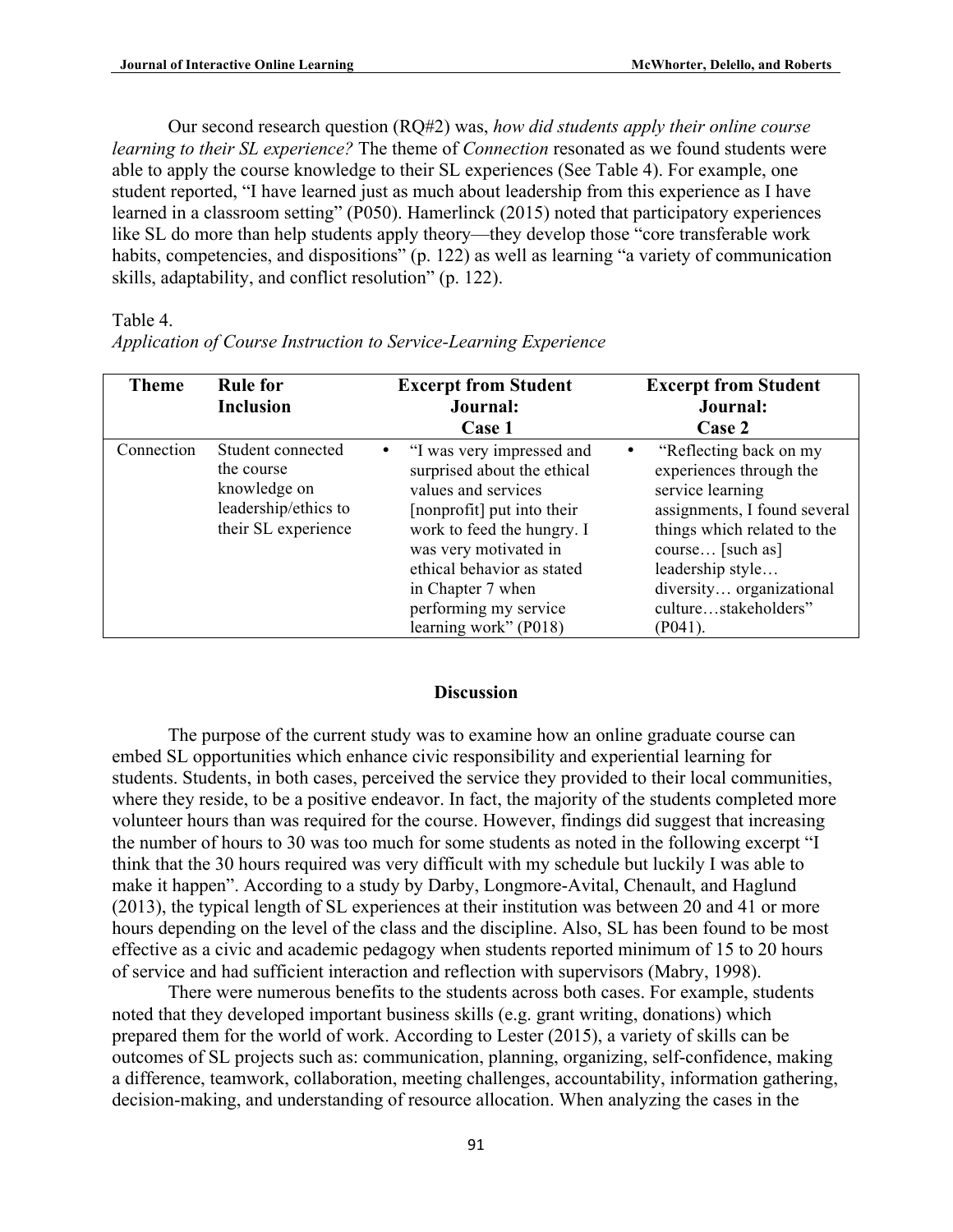current study, our findings supported Lester's research in that there is great potential for developing leadership through SL.

Perhaps more focal was the emotional presence noted throughout the online journals. For example, one student stated "volunteering gives a sense of pride to those who put in the effort and time—a feeling that you contributed to the community". Another student reported:

I completed my service learning project at the Salvation Army Family Store. I must admit that I was not too thrilled about having to take time out of my weekend to do volunteer work; however, once I got there I had a change of attitude. People often donate items to the Salvation Army that they feel are useless, but to someone else those items hold so much value.

Cleveland-Innes and Campbell (2012) defined emotional presence as "the outward expression of emotion, affect, and feeling by individuals and among individuals in a community of inquiry, as they relate to and interact with the learning technology, course content, students, and the instructor" (p. 283).

Across both cases, there were students who noted how critically reflecting upon their experiences while working as a volunteer within their own communities led them to a transformative self-awareness—one where they experienced a significant change in the ways they understood their identity, culture, and behavior (Kiely, 2005; Mezirow, 2000; Strait, Turk, & Nordyke, 2015). For example, one student wrote:

When I intervened with these parents and kids and showed them that there is a different behavior that should be taken when it comes to baseball…I believe by meeting these kids, not only did my views change, so did theirs!

Clark (1993) defined this type of transformational learning as one that "induces more farreaching change in the learner…. shaping the learner and producing a significant impact, or paradigm shift, which affects the learner's subsequent experiences" (p. 47).

In terms of benefits to the organization, students across both cases noted that SL experiences benefitted the nonprofit by increasing both the capacity and capability of the organization as well as creating awareness for the organization's mission. For example, the capability and capacity of the nonprofit organization is increased as they gain the "help and expertise of students [who] can work on and complete initiatives that might otherwise be overlooked or remain unaddressed" (Schoenherr, 2015, p. 47). Further, Olberding, and Hacker (2016) noted that SL students increase awareness of the organization's mission and as they enlarge the nonprofit's support networks.

The data reflected numerous benefits to not only students and nonprofits organizations, but also the university... In this study, 81 students, 60 nonprofit organizations in 63 unique locations were connected. Further, the mission of the regional university had campus goals such as graduating students with skills in communication, leadership, appreciation of human diversity, and engaging in public service. The learning around SL projects appear to align the institution closer to its mission in these areas.

Across both cases, the project connected what the students were learning in the classroom to relevant, real-life experiences. For example, one student noted:

Being able to volunteer with a nonprofit really drives home ideas that we are learning in class. I was able to see how compliance plays a very important role in the funds that nonprofits receive to do their work in the communities that they serve.

Moreover, Dunn and Rakes (2015) found that online graduate students who meaningfully self-reflect and interpret their individual experiences are gaining valuable learning outcomes. In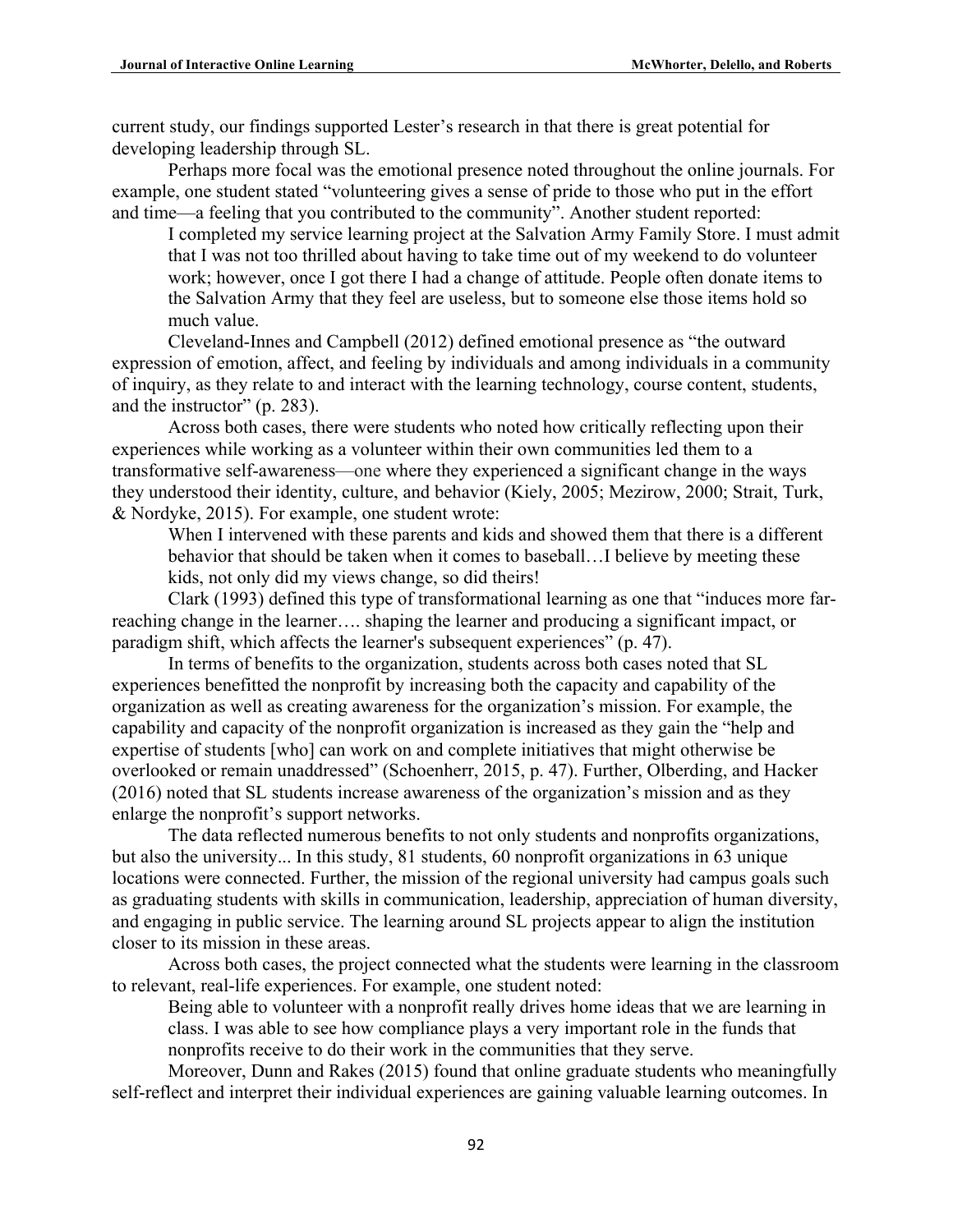both cases, students were involved in experiential learning (Kolb, 1984). The students started with a concrete experience where they were actively involved with the organizations and were able to reflect upon and conceptualize their experiences, drawing upon the knowledge they learned within the course and the community.

As online learning continues to grow, the debate continues as to whether students in online courses learn as much as those courses taken F2F (Gruber, 2015) and persist without interaction in the traditional classroom (Hart, 2012). Advocating for SL to be a component in online courses, Hill (2012) remarked, "it is worth the effort to add a real-world learning experience to the course, and this extends to online courses, where the challenges are even more complex than in a face-to-face course" (p. 1). According to Nordyke (2015), experiences can take place in the community:

where the student lives, or for a national or global not-for-profit organization…possibilities are endless…with geographical boundaries removed, eService-Learning provides students, wherever they reside, the opportunity to engage in service learning projects on a regional, national, or even global level (para. 7). Nordyke (2015) advocated that designing SL for the online environment in advance

requires: (1) making decisions about course content include how eSL will be integrated into the course, (2) utilizing a virtual classroom for the management of the SL opportunities available for students, (3) identifying suitable course management tools, (4) making decisions on managing academic honesty and privacy issues, (5) accounting for students with disabilities and ADA requirements, (6) incorporating of professional standards within discipline, (7) identifying oncampus and outside resources to help with design and development of the course, and (8) ensuring adequate opportunities are available in the community. Also, course formats for SL in an online course include decisions between direct (i.e. tutoring children) and indirect (i.e. writing a grant) assistance as well as choosing between various forms of SL (i.e. service at one organization versus several organizations).

#### **Limitations**

It is important to recognize the limitations of this study. First, this study may not be representative of other courses in business leadership and ethics taught online or taught in a F2F environment. Second, in the current study, student perceptions of their experience with SL were gathered. Each course iteration included differing amounts of service hours and types of reflections (post-question, journal) because the initial iteration was still in the development phase. Also, because the SL project was part of a course grade, the students may have persisted in their volunteer hours more than if it had been voluntary.

#### **Implications and Conclusions**

This article has clearly demonstrated the benefits of SL to students in terms of extending and applying course knowledge and improved self-worth as a result from assisting the nonprofit organization. The university benefits from SL are also well understood, but as they move forward with future SL endeavors, institutional support is crucial at all levels (e.g. syllabus development, approval for courses, funding). Additionally, guidelines for facilitating learning by faculty as to what SL is, tapping into expertise at other campuses, and the development of a clear vision of SL for the university must be established. While benefits to the nonprofit organization in the community where the online students resided were previously noted, it is important to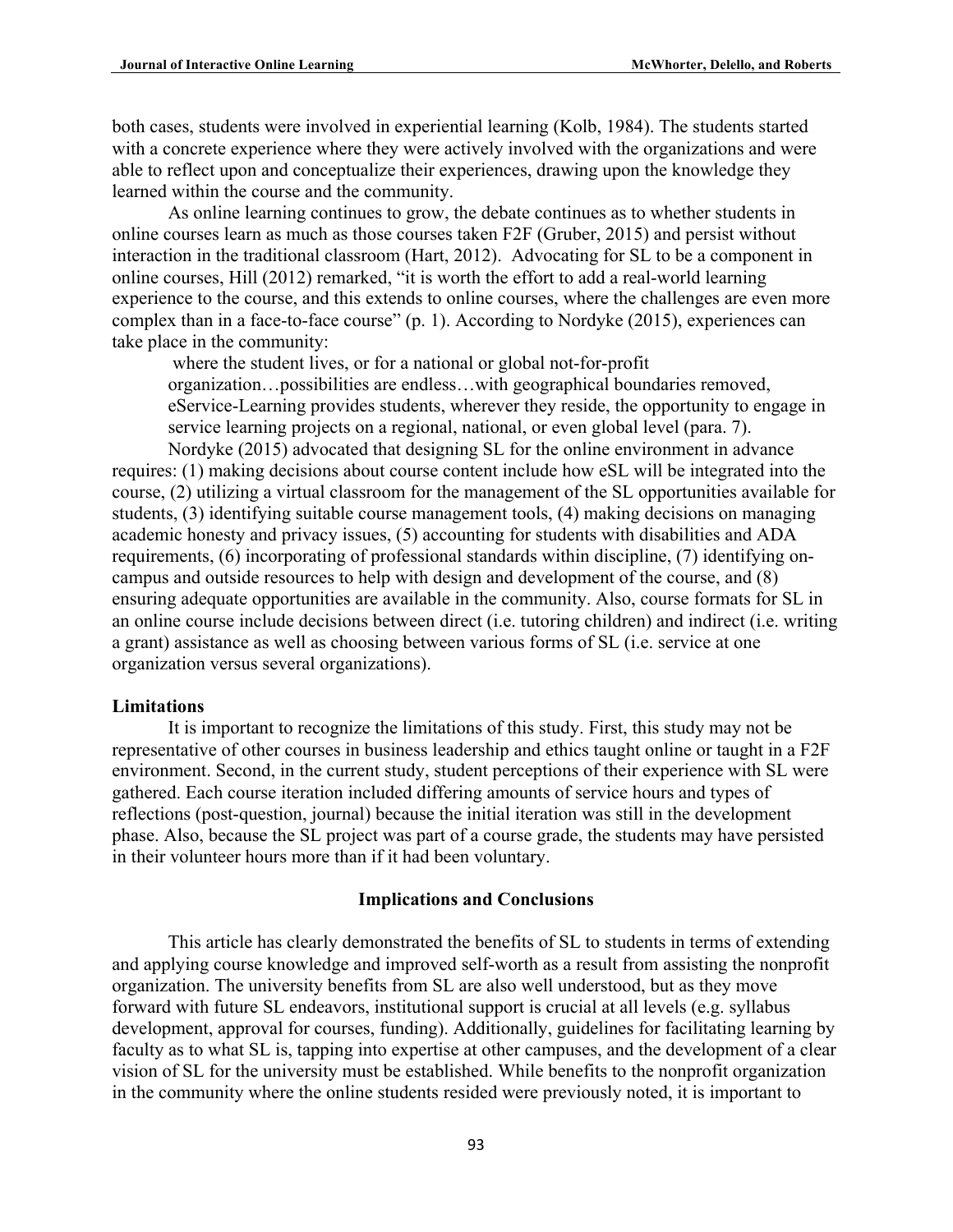realize that these benefits are not always optimal. For instance, the relationship between the university and the nonprofit organizations in this study are *transactional* (short-term placements with no formal agreement for continued support) rather than *transformational* (joint creation of work and knowledge; see Bushouse, 2005). Thus, developing community partnerships with nonprofits allows institutions to work together to create new learning and opportunities; and, the online component allows impact of the institution to extend their reach beyond their region (Tinkler, Tinkler, Hausman, & Tufo-Strouse, 2014). Additionally, by informing future SL students about past nonprofit assignments in university courses, the university could move toward a more transformational relationship with nonprofits as repeated efforts by university students in SL assignments could provide on-going support for nonprofits in various localities (Bushouse, 2005). The university could also benefit from this outreach as the name and reputation of the university is spread to numerous communities around the globe that could result in increased brand awareness garnering future enrollment and recognition for the regional university.

Future research on the feedback from the volunteer coordinator at nonprofits may provide further insight into the usefulness of higher education students as community volunteers in the organization. Also, as the SL grows on campus, future research should be conducted across disciplines, number of hours served, and the instructional arrangement to determine if there are any differences. Also, compare learning outcomes between regional versus larger researchfocused institutions and whether SL is a requirement for a campus or if it is an optional instructional tool. We recommend continued use of mixed-methods research design to capture various aspects outcomes of SL outcomes and evaluate the effectiveness of numerous variations of utilizing SL (Shumer, 2015) in online courses is warranted and should include data from other stakeholders including community partners and institution administrators.

Future longitudinal research should involve students who continue to serve in nonprofits to see if transformation occurs within a course (a moment in time) or if SL facilitates transformation for life (i.e. life-long learning). Also, if students shared with other people, did sharing prompt others to become involved? Additionally, longitudinal research should be utilized to see if the students continued to work with the nonprofits and in what capacity. Andrew Furco (2015) expounded on the synergy created by combining online learning with SL, "something powerful is likely to happen when these two educational practices converge… [providing] students with high impact, transformative experiences" (para. 5), thus punctuating the value in the creation of a new form of service-learning for online students.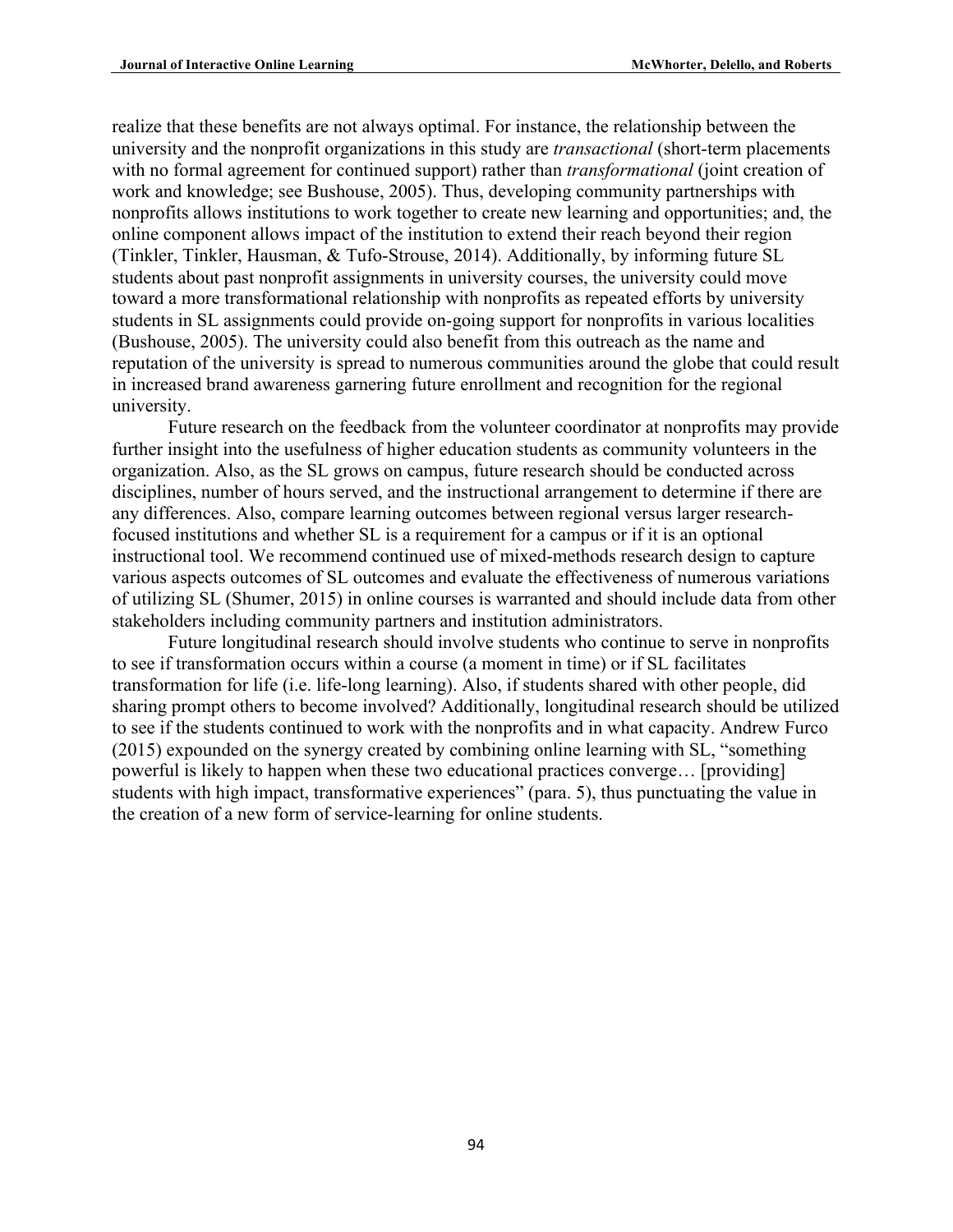# **References**

- Allen, I. E., & Seaman, J. (2016). *Online report card tracking: Tracking online education in the United States*. Babson Park, MA: Babson Survey Research Group and Quahog Research Group. Retrieved from http://onlinelearningsurvey.com/reports/onlinereportcard.pdf
- Alrushiedat, N., & Olfman, L. (2013). Assisting collaboration and peer learning: Case of anchored asynchronous online discussions. *European Journal of Management, 13*(4), 93- 100.
- Association for Experiential Education. (2014). *West Region*. Retrieved from http://www.aee.org/index.php?option=com\_content&view=article&id=31:westregion&catid=22:connect
- Baumann, P. (2012). *NCLC schools of success network shows that service-learning quality matters.* Education Commission of the States. Retrieved from http://www.ecs.org/clearinghouse/01/05/09/10509.pdf
- Bloom, B. S. (Ed.), Engelhart, M. D., Furst, E. J., Hill, W. H., & Krathwohl, D. R. (1956). *Taxonomy of Educational Objectives, Handbook I, Cognitive Domain.* New York: David McKay Co., Inc.
- Bok, D. (2006). *Our underachieving colleges: A candid look at how much students learn and why they should be learning more*. New Jersey: Princeton University Press.
- Brandstad, J. (2015). *A service-learning and transfer-oriented approach to teaching developmental reading and writing students*. Retrieved from https://bwe.ccny.cuny.edu/Brandstad\_Service\_Learning.html
- Bringle, R. G., & Hatcher, J. A. (1996). Implementing service learning in Higher Education. *The Journal of Higher Education*, *67*(2), 221-239.
- Bryman, A., & Bell, E. (2015). *Business research methods*. Oxford, UK: Oxford University Press.
- Buchanan, H. (2013). *UT Tyler announces community service, service learning initiative.* Retrieved from http://www.uttyler.edu/news/pressrelease/2013/05082013.php
- Burns, B. A. (2013). Students' perceptions of online courses in a graduate adolescence education program. *Journal of Online Learning & Teaching*, *9*(1), 13-25.
- Bushouse, B. K. (2005). Community nonprofit organizations and service-learning: Resource constraints to building partnerships with universities. *Michigan Journal of Community Service Learning, 12*(1), 32-40.
- Clark, M. C. (1993). Transformational learning. *New Directions for Adult & Continuing Education*, (57), 47-56. doi:10.1002/ace.36719935707
- Cleveland-Innes, M., & Prisca Campbell, P. (2012). Emotional presence, learning, and the online learning environment. *International Review of Research in Open and Distance Learning, 13*(4), 269-292.
- Clinefelter, D. L., & Aslanian, C. B. (2014). *Online college students 2014: Comprehensive data on demands and preferences*. Louisville, KY: The Learning House, Inc.
- Clinton, I., & Thomas, T. (2011). Business students' experience of community service-learning. *Asia-Pacific Journal of Cooperative Education, 12*(1), 51-66.
- Collins, D., Weber, J., & Zambrano, R. (2014). Teaching business ethics online: Perspectives on course design, delivery, student engagement, and assessment. *Journal of Business Ethics,* 25, 513–529. DOI 10.1007/s10551-013-1932-7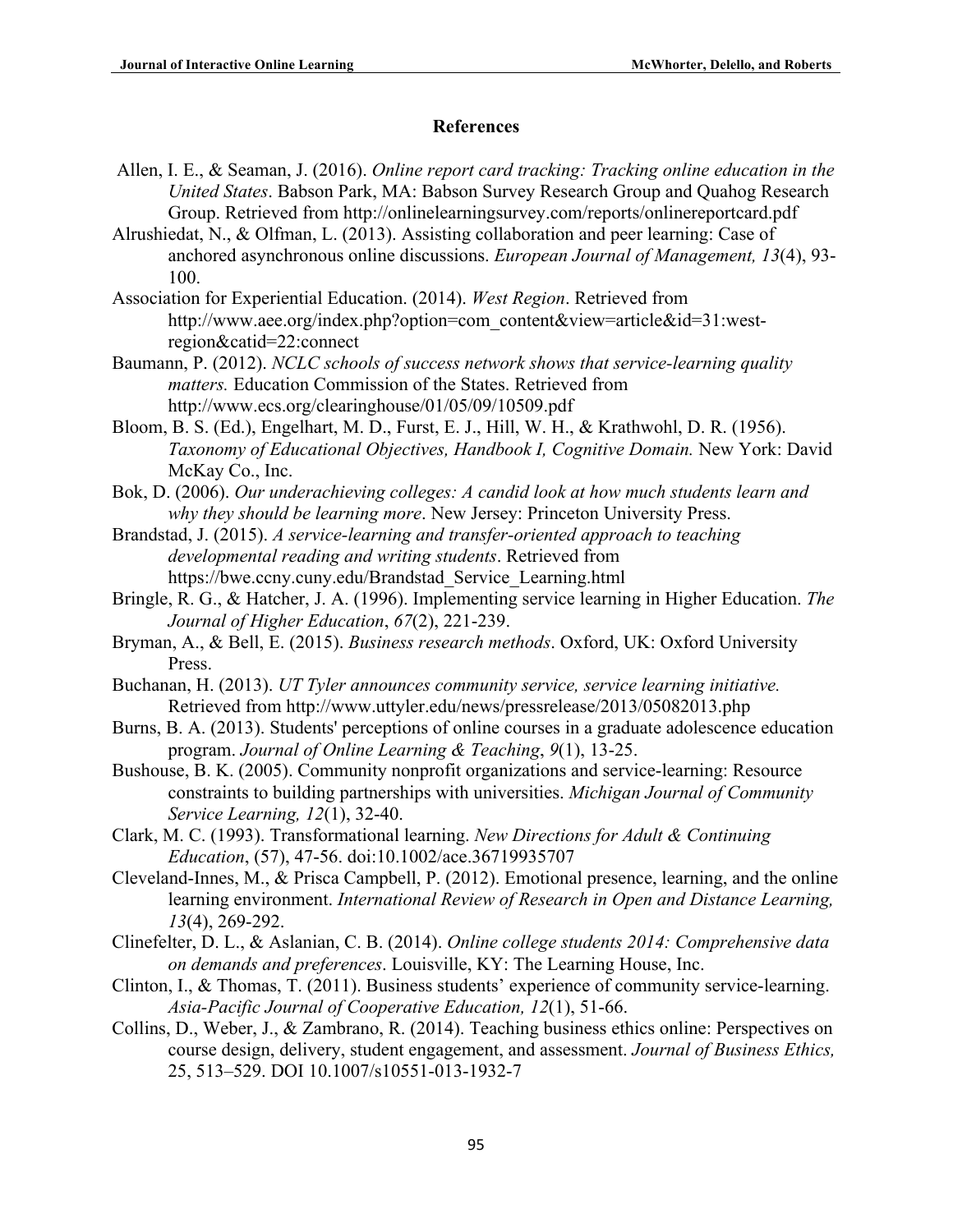- Creswell, J. W., & Plano Clark, V. L. (2011). *Designing and conducting mixed methods research*,  $(2^{nd}$  ed). Thousand Oaks, CA: Sage.
- Dailey-Hebert, A., Donelli-Salee, E., & DiPadova, L. N. (2008). *Service E-Learning: Educating for citizenship*. Charlotte, NC: Information Age Publishing.
- Darby, A., Longmore-Avital, B., Chenault, J., & Haglund, M. (2013). Students' motivation in academic service-learning over the course of the semester. *College Student Journal, 47*(1), 185-191.
- Delello, J. A., & McWhorter, R. R. (2014). New visual social media for the higher education classroom. In G. Mallia (Ed.), *The social classroom: Integrating social network use in education*. Hershey, PA: IGI Global.
- Dewey, J. (1938). *Experience & Education*. New York, NY: Kappa Delta Pi.
- DiPadova-Stocks, L. (2005). Two major concerns about service-learning: What if we don't do it? And what if we do? *Academy of Management Learning & Education, 4*(3): 345-353.
- Dunn, K. E., & Rakes, G. C. (2015). Exploring online graduate students' responses to online self-regulation training. *Journal of Interactive Online Learning, 13*(4), 1-21.
- Ferrell, O. C., Fraedrich, J., & Ferrell, L. (2013). *Business ethics: Ethical decision making and cases*. Mason, OH: South-Western, Cengage Learning.
- Figlio, D. N., Rush, M., & Yin, L. (2010). Is it live or is it internet? Experimental estimates of the effects of online instruction on student learning. *National Bureau of Economic Research*. Retrieved from http://www.nber.org/papers/w16089.pdf
- Furco, A. (1996). Service-Learning: A balanced approach to experiential education. *Expanding boundaries: Serving and learning.* Washington, DC: Corporation for National Service, 1996, pp. 2-6.
- Furco, A. (2015). Foreword. In J. Strait & K. Nordyke (Eds.), *eService-Learning: Creating experiential learning and civic engagement through online and hybrid courses*. [Kindle eBook]. Sterling, VA: Stylus Publishing, LLC.
- Gallagher, M., & McGorry, S. (2015). Service-learning and the capstone experience. *International Advances in Economic Research, 21*(4), 467-476. doi:10.1007/s11294-015- 9550-z
- The George Washington University (2010). *A business model for sustainability*. Retrieved from https://gwtoday.gwu.edu/business-model-sustainability
- Godfrey, P. C., Illes, L. M., & Berry, G. R. (2005). Creating breadth in business education through service-learning. *Academy of Management Learning and Education, 4*(3), 309- 323.
- Gruber, S. (2015). Ideologies in online learning environments: The need for multiple stories. *Journal of Interactive Online Learning, 13*(4), 39-53,
- Hamerlinck, J. (2015) Community engagement and technology for a more relevant higher education. In J. Strait & K. Nordyke (Eds.), *eService-Learning: Creating experiential learning and civic engagement through online and hybrid courses*. [Kindle eBook]. Sterling, VA: Stylus Publishing, LLC.
- Hart, C. (2012). Factors associated with student persistence in an online program of study: A review of the literature. *Journal of Interactive Online Learning, 11*(1), 19-42.
- Hegeman, J. S. (2015). Using instructor-generated video lectures in online mathematics courses improves student learning. *Online Learning*, *19*(3), 70-87.
- Hill, C. (2012). Four keys to successful service learning in online courses. *Faculty Focus: Distance Education Report, 14*(24), 1– 5.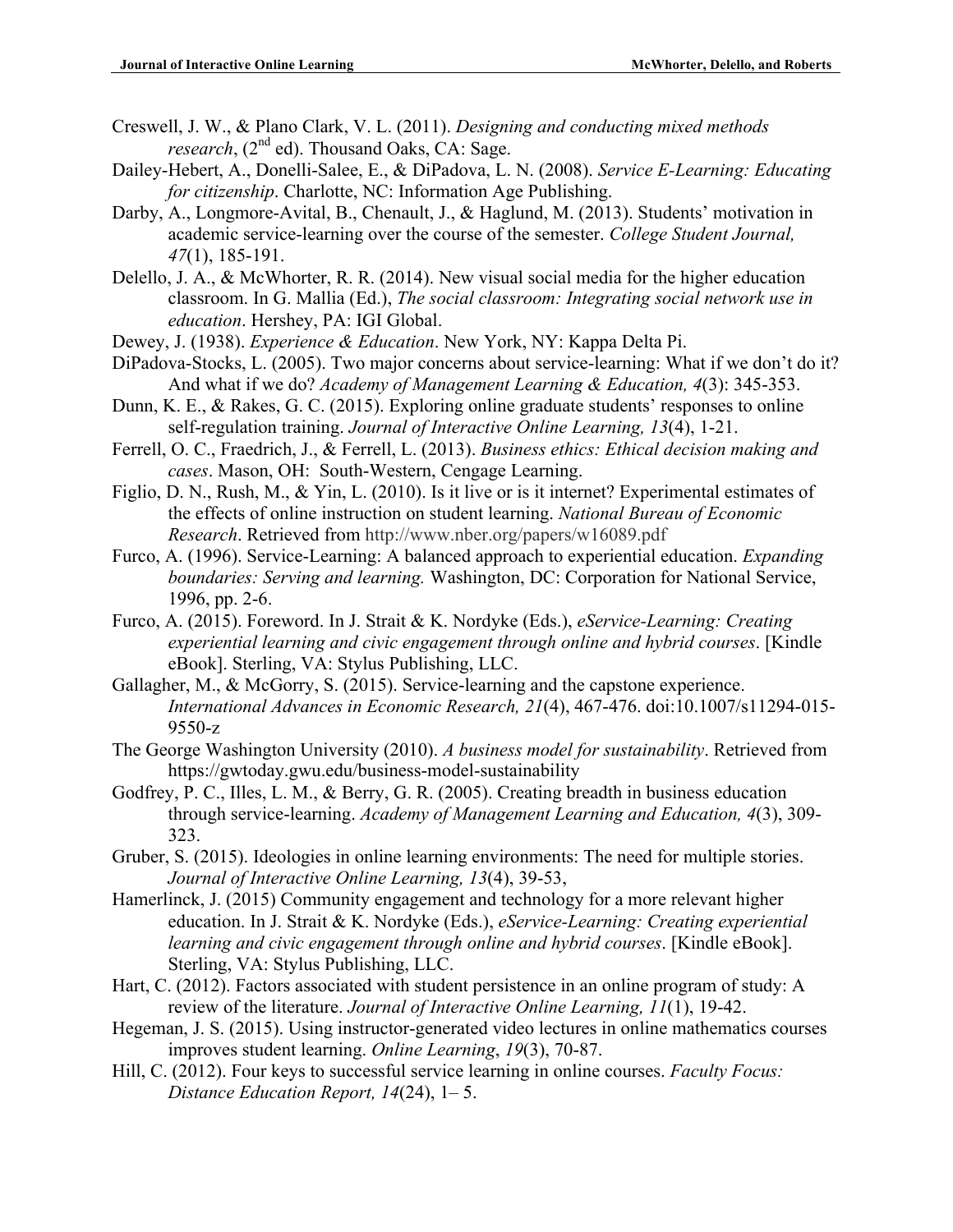Jaggars, S. S. (2011). Online learning: Does it help low-income and underprepared students? *CCRC Working Paper No. 26, Assessment of Evidence Series*. New York, NY: Columbia University, Teachers College, Community College Research Center.

- Johnson, H., & Mejia, M. C. (2014). *Online learning and student outcomes in California's community colleges*. Public Policy Institute of California. Retrieved from http://www.ppic.org/content/pubs/report/R\_514HJR.pdf
- Keh-Wen "Carin", C., & Kuan-Chou, C. (2013). Designing service-learning: Project in systems analysis and design course. *Academy of Educational Leadership Journal*, *17*(2), 47-60.
- Kiely, R. (2005). A transformative learning model for service-learning; A longitudinal case study. *Michigan Journal of Community Service Learning, 12*(1), 5-22.
- Kolb, D. A. (1984). *Experiential learning*. Englewood Cliffs, NJ: Prentice Hall.
- Krathwohl, D. R., Bloom, B. S., & Masia, B. B. (1973). *Taxonomy of Educational Objectives, Handbook II, Cognitive Domain.* New York: David McKay Co., Inc.
- Lester, S. W. (2015). Melding service learning and leadership skills development. *Journal of Experiential Education, 38*(3), 280-295.
- Levine, P. (2011). What do we know about civic engagement? *Liberal Education, 97*(2), 12-19.
- Mabry, J. B. (1998). Pedagogical variations in service-learning and student outcomes: How time, contact and reflection matter. *Michigan Journal of Community Service Learning, 5*(1), 32–47.
- Martin, M. C. (2015). Service learning as marketing pedagogy: Practical, theoretical, and institutional perspectives. *Academy of Educational Leadership Journal, 19*(2), 109-127.
- McGorry, S. Y. (2012). No significant difference in service-learning online. *Journal of Asynchronous Learning Networks, 16*(4), 45-54.
- McQueen, K., McLellan, E., Kay, K., & Milstein, B. (1998). Codebook development for teambased qualitative analysis. *Cultural Anthropology Methods, 10*(2), 31-36.
- McWhorter, R. R. (2010). The emergence of virtual human resource development. *Advances in Developing Human Resources, 12*(6), 623-631. doi: 10.1177/1523422310395367
- Merriam, S. B. (1998). *Qualitative research and case study applications in education*. San Francisco: Jossey-Bass Publishers.
- Merriam, S. B., & Tisdell, E. J. (2016). *Qualitative research: A guide to design and implementation* (4th ed.). San Francisco, CA: John Wiley & Sons.
- Mezirow, J. (2000). Learning to think like an adult: Core concepts of transformation theory. In J. Mezirow & Associates, (Eds.), *Learning as transformation: Critical perspectives on a theory in progress.* (pp. 3-34). San Francisco: Jossey-Bass.
- The National Task Force on Civic Learning and Democratic Engagement (2012). *A crucible moment: College learning and democracy's future*. Washington, DC: Association of American Colleges and Universities.
- National Youth Leadership Council (2008). *Lift: Raising the bar for service-learning practice*. Retrieved from http://lift.nylc.org/.
- Nguyen, T. (2015). The effectiveness of online learning: Beyond no significant difference and future horizons. *MERLOT Journal of Online Learning and Teaching, 11*(2), 309-319.
- Nordyke, K. J. (2015). Developing an eService-Learning experience for online courses. In J. Strait & K. Nordyke (Eds.), *eService-Learning: Creating experiential learning and civic engagement through online and hybrid courses*. [Kindle eBook]. Sterling, VA: Stylus Publishing, LLC.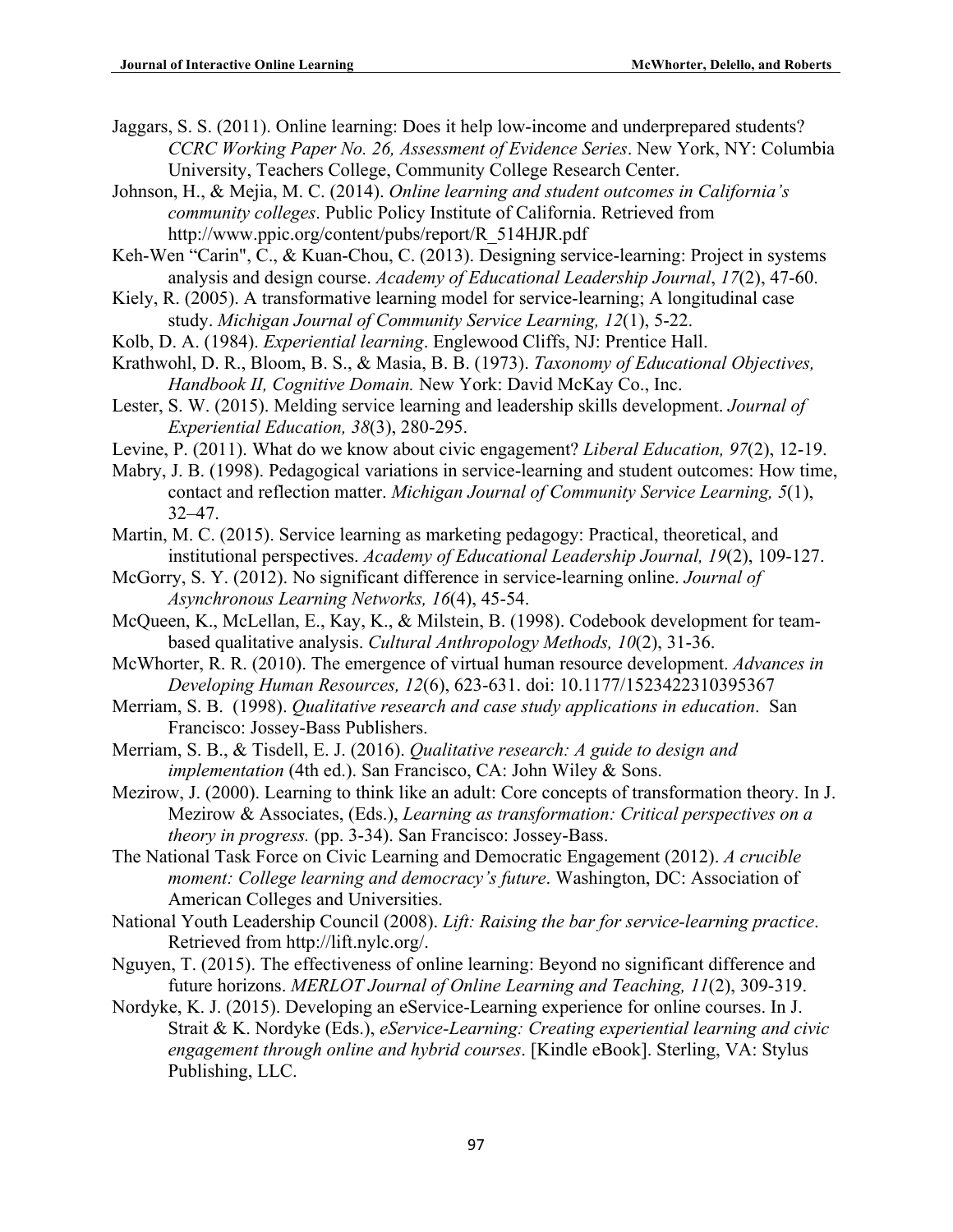- Noyes, E., Darby, A., & Leupold, C. (2015). Students' emotions in academic service-learning. *Journal of Higher Education Outreach and Engagement, 19*(4), 63-84.
- Olberding, J. C., & Hacker, W. (2016). Does the "Service" in service learning go beyond the academic session? Assessing longer term impacts of nonprofit classes on community partners. *Journal of Nonprofit Education and Leadership, 6*(1), 25-46.
- Parker, M. A., & Martin, F. (2010). Using virtual classrooms: Student perceptions of features and characteristics in an online and a blended course. *MERLOT Journal of Online Learning and Teaching, 6*(1). Retrieved from http://jolt.merlot.org/vol6no1/parker\_0310.htm
- Pigg, K., Gasteyer, S., Martin, K., Apaliyah, G., & Keating, K. (2015). Community leadership development's effects on community. In *Community effects of leadership development education: Citizen empowerment for civic engagement* (pp. 73-94). Morgantown: West Virginia University Press.
- Poon, P., Chan, T. S., & Zhou, L. (2011) Implementation of service-learning in business education: Issues and challenges. *Journal of Teaching in International Business, 22*(3), 185-192. DOI: 10.1080/08975930.2011.653746
- Rutti, R. M., LaBonte, J., Helms, M. M., Hervani, A. A., & Sarkarat, S. (2016). The service learning projects: Stakeholder benefits and potential class topics. *Education + Training, 58*(4), 422-438.
- Schoenherr, T. (2015). Service-learning in supply chain management: Benefits, challenges and best practices. *Decision Sciences Journal of Innovative Education, 13*(1), 45-70. doi:10.1111/dsji.12052
- Shumer, R. (2015). Invited retrospective: The future of service-learning and community engagement research is mixed [methods]. In V. Jagla, A. Furco, J. Strait (Eds.), *Servicelearning pedagogy: How does it measure up?* (pp. 365-382). Charlotte, NC: Information Age Publishing, Inc.
- Strait, J., & Nordyke, K. J. (2015). Introduction*.* In J. Strait & K. Nordyke (Eds.), *eService-Learning: Creating experiential learning and civic engagement through online and hybrid courses*. [Kindle eBook]. Sterling, VA: Stylus Publishing, LLC.
- Strait, J., & Sauer, T. (2004). Constructing experiential learning for online courses: The birth of e-service. *Educause Quarterly, 1*, 62-65.
- Strait, J., Turk, J., & Nordyke, K. J. (2015). Pedagogy of civic engagement, high-impact practices, and eService-Learning. In J. Strait & K. Nordyke (Eds.), *eService-Learning: Creating experiential learning and civic engagement through online and hybrid courses*. [Kindle eBook]. Sterling, VA: Stylus Publishing, LLC.
- Tinkler, A., Tinkler, B., Hausman, E., & Tufo-Strouse, G. (2014). Key elements of effective service-learning partnerships from the perspective of community partners. *Partnerships: A Journal of Service-Learning and Civic Engagement, 5*(2), 137-152.
- Tomkovick, C., Lester, S. W., Flunker, L., & Wells, T. A. (2008). Linking collegiate servicelearning to future volunteerism: Implications for nonprofit organizations. *Nonprofit Management & Leadership, 19*(1), 3-26. doi:10.1002/nml.202
- University of Illinois (2010). Weaknesses of online learning. *Illinois Online Network*. Retrieved from http://www.ion.uillinois.edu/resources/tutorials/overview/weaknesses.asp
- Waldner, L. S., McCrory, S. Y., & Widener, M. C. (2012). E-Service-Learning: The evolution of service-learning to engage a growing online student population. *Journal of Higher Education Outreach and Engagement*, *16*(2), 123-150.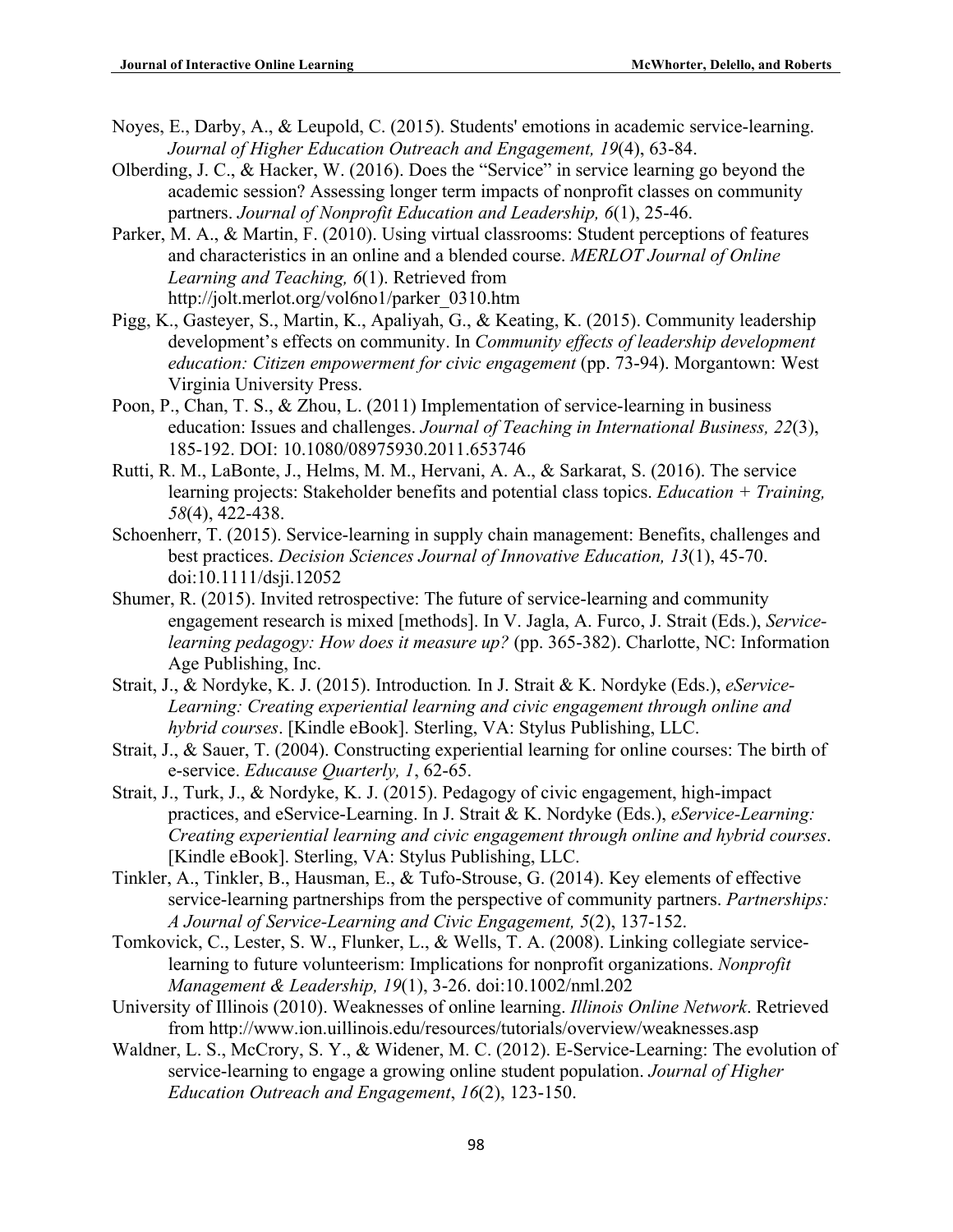- Warren, J. L. (2012). Does service-learning increase student learning? A meta-analysis. *Michigan Journal of Community Service Learning, 18*(2), 56-61.
- Weiler, L., Haddock, S., Zimmerman, T., Krafchick, J., Henry, K., & Rudisill, S. (2013). Benefits derived by college students from mentoring at-risk youth in a service-learning course. *American Journal of Community Psychology, 52*(3/4), 236-248 13p. doi:10.1007/s10464-013-9589-z
- You, Z., & Rud, A. G. (2010). A model of Dewey's moral imagination for service-learning: Theoretical explorations and implications for practice in higher education. *Education & Culture*, *26*(2), 36-51.
- Young, S., & Karme, T. (2015). Service learning in an indigenous not-for-profit organization. *Education + Training, 57*(7), 774-790. doi:10.1108/ET-04-2014-0041